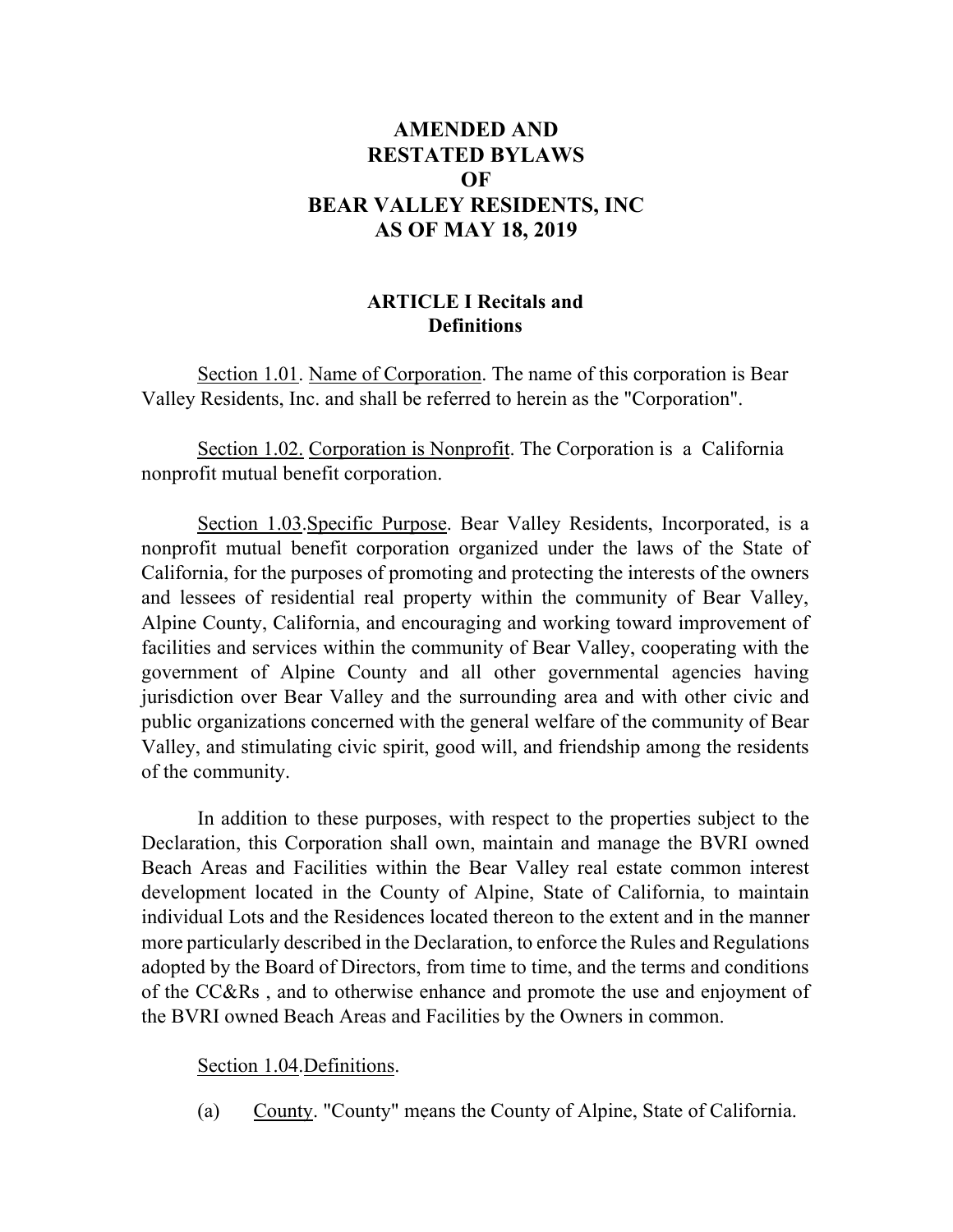(b) CC&Rs. "CC&Rs" means the First Restated Declaration of Covenants, Conditions and Restrictions for Bear Valley Tract Nos. 1 through 7, Recorded on February 16, 1993, in Book 79, page 243, of the Official Records of Alpine County, and the Declaration of Covenants, Conditions and Restrictions for Bear Paw Ridge Unit No. One (Bear Valley Tract 9), Recorded on October 18, 1994, in Book 83, page 2221, of the Official Records of Alpine County; as such Declaration may be supplemented, amended or modified by a duly Recorded subsequent Declaration, or amendment thereto.

(c) Majority of a Quorum. "Majority of a Quorum" means the vote of a majority of the votes cast at a meeting or by written or electronic ballot when the number of Members attending the membership meeting or the number of ballots cast equals or exceeds the quorum requirement specified in Section 5.07, below.

(d) Subdivision Property Owners. "Subdivision Property Owner" means a person who owns or leases for a one (1) year period or longer, any residential property in Bear Valley Tract Nos. 1 through 7, and 9, which is subject to the Declaration, and any annexations thereof.

(e) Voting Power. "Voting Power" means those Members who are eligible to vote for the election of directors or with respect to any other matter, issue or proposal properly presented to the Members for approval at the time any determination of the voting power is made.

(f) Other Definitions Incorporated by Reference. The terms defined in the Declaration shall have the same meaning when used herein unless the context clearly indicates a contrary intention.

(g) Electronic Ballots by Reference. Wherever "written ballots" appears throughout these Bylaws the term "written ballot(s)" shall be defined as "written or electronic ballot(s) for all purposes. Wherever the term "mail" appears throughout these Bylaws "mail" shall be defined as 'US Postal mail, electronic mail, or delivery services such as FedEx, UPS, or similar services".

(h) Payments. Wherever "Payments" is referenced in these Bylaws, "Payments" shall be defined as legal tender in US Dollars in the form of cash, check, money order, or electronic payments.

## **ARTICLE II Offices**

Section 2.01. Principal Office. The principal office of the Corporation for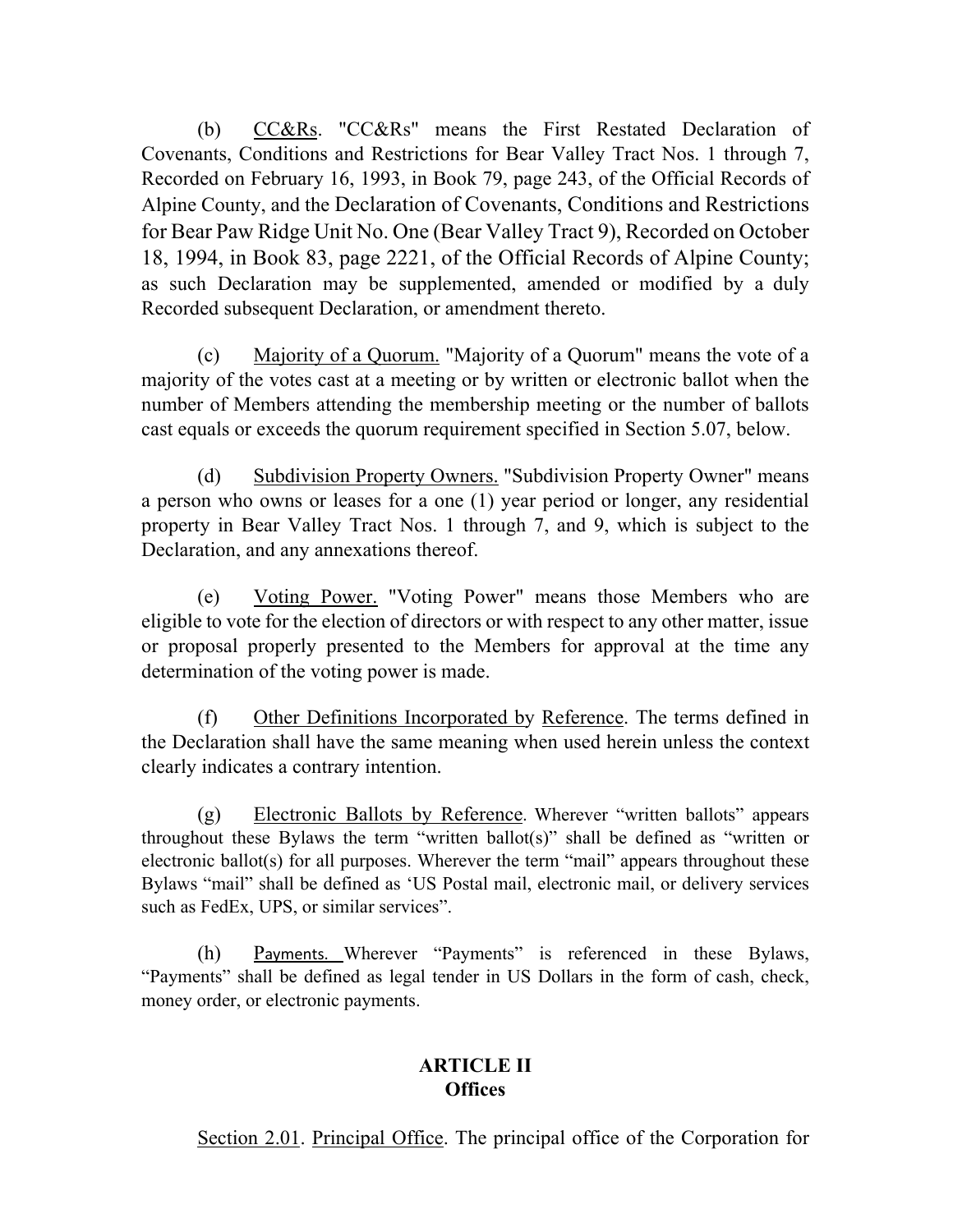the transaction of its business is located at Bear Valley, Alpine County, California. The Corporation's mailing address is Post Office Box 5145, Bear Valley, California 95223.

Section 2.02. Other Offices. The Corporation may also have offices at such other places within or without the State of California where it is qualified to do business, as its business may require and as the Board of Directors may from time to time by resolution designate.

#### **ARTICLE III Membership**

Section 3.01. Classes of Membership. Class A members are members who are property owners or lessees over one year within the subdivisions of Bear Valley governed by the CC&Rs for Tracts 1-7 and 9 and meet the definition of Subdivision Property Owners under Section 1.04(d). Class B1 members are all other property owners or co-owners and lessees over one year covered within the Bear Valley Master Plan. Class B2 members are lessees with lease terms less than one year within the subdivisions governed by the CC&Rs for Tracts 1-7 and 9. The Board of Directors has created the Bear Valley "Associate Members" who shall be persons who do not qualify as Class A, Class B1 or Class B2 members, but have expressed an interest in supporting the Bear Valley community and have expressed that interest and commitment to the Board and shall have paid and remain current with the required annual dues. Lessees of property with a duration of less than one year not included in Tracts 1-7 and 9 are Associate Members.

Section 3.02. Admission. Qualified persons shall be admitted to membership on making application therefore, containing sufficient information to determine the applicant's qualification for membership and the class of membership for which application is made, and on approval of the application by the Board of Directors. The application shall be on such form as shall be prescribed from time to time by the Board of Directors.

#### Section 3.03. Fees, Dues and Assessments.

(a) Application Fee. No fee shall be charged for making application for membership in the Corporation.

(b) Dues. Annual dues payable by each member shall be set by the Board of Directors. The first annual dues of each member shall be payable and submitted in full with his or her application for membership. Future annual dues shall be due and payable on the first day of March of every year. If a Lot is owned jointly by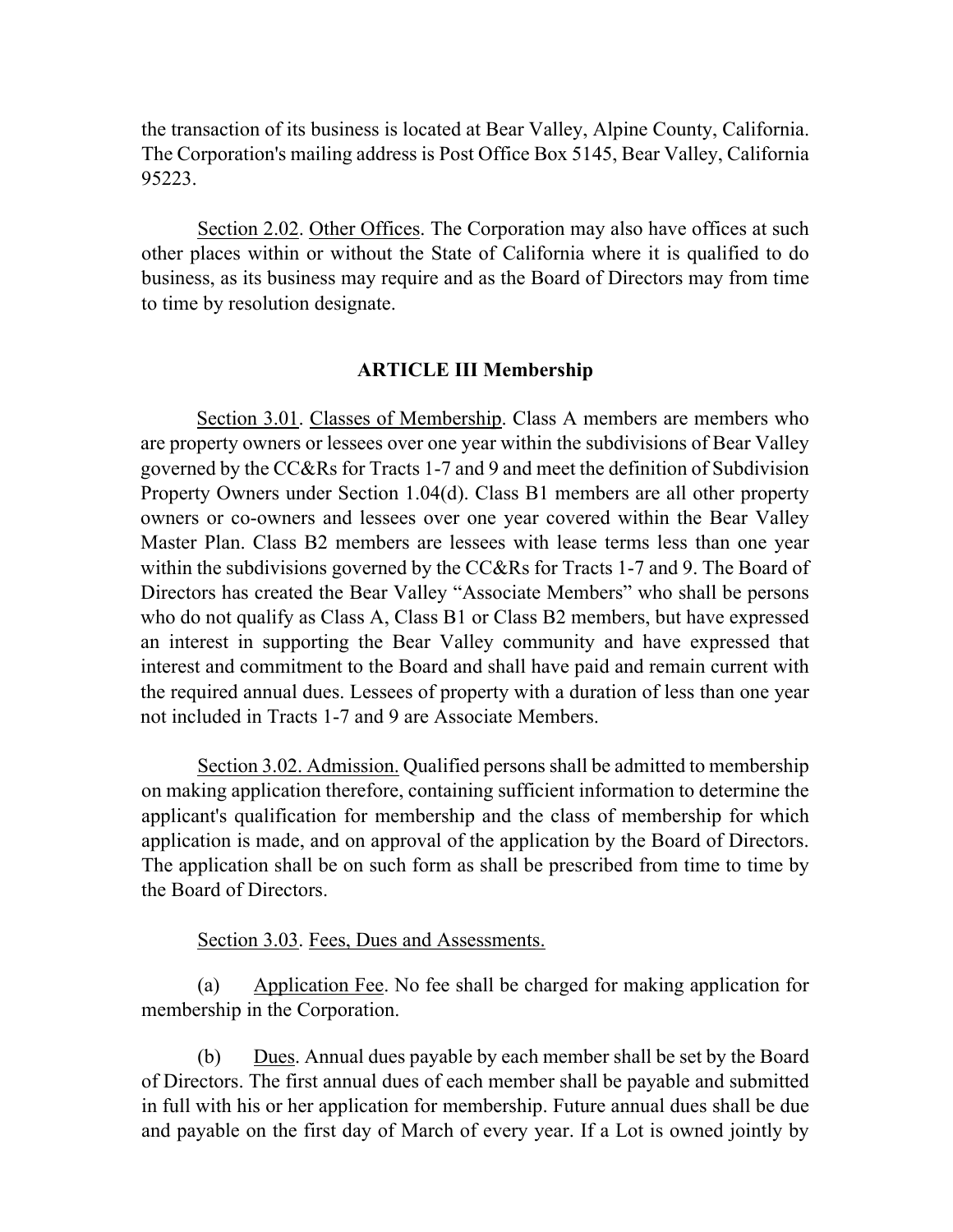one or more Owners, such joint Owners may each pay separate membership dues, provided, however that the joint Owners shall only be entitled to cast one vote for that Lot. Owners owning more than one Lot may vote separately for each Lot owned and upon which dues have been paid.

(c) Assessments. Membership in the Corporation shall not be assessable.

(d) Property of Dues. Dues paid to the Corporation become the property of the Corporation and any severable or individual interest of any member therein terminates on such payment.

# Section 3.04. Termination of Membership.

(a) By Resignation, Judicial Incompetence or Death. The membership of any member of the Corporation shall automatically terminate upon the happening of one of the following events: (1) written resignation delivered in person to the President or Secretary of the Corporation; (2) written resignation delivered by United States mail, with such membership terminating when the request is actually received; (3) the judicially declared incompetence of a member; (4) death of a member, or  $(5)$  sale of all real property.

(b) By Nonpayment of Dues. The membership of any member who fails to pay his or her dues when they become due and within thirty (30) days thereafter shall automatically terminate at the end of this thirty (30) day period.

(c) Rights on Termination. All rights and interests of a member in the Corporation shall cease upon termination of membership as herein provided.

(d) Reinstatement. Any member whose membership is terminated as provided in this section, other than by death, may be readmitted to membership by meeting the requirements and complying with the provisions applicable herein to the admission of new members.

Section 3.05. Suspension and Expulsion.

(a) The Board of Directors is authorized, as herein provided, to: (i) censure, either privately or publicly; (ii) suspend from membership for a period of not more than one (1) year; or (iii) to both censure and suspend or expel from membership any member of this Corporation for good cause.

(b) "Good cause," as used in this section, means:

(i) Any conduct that brings the Corporation into public disrepute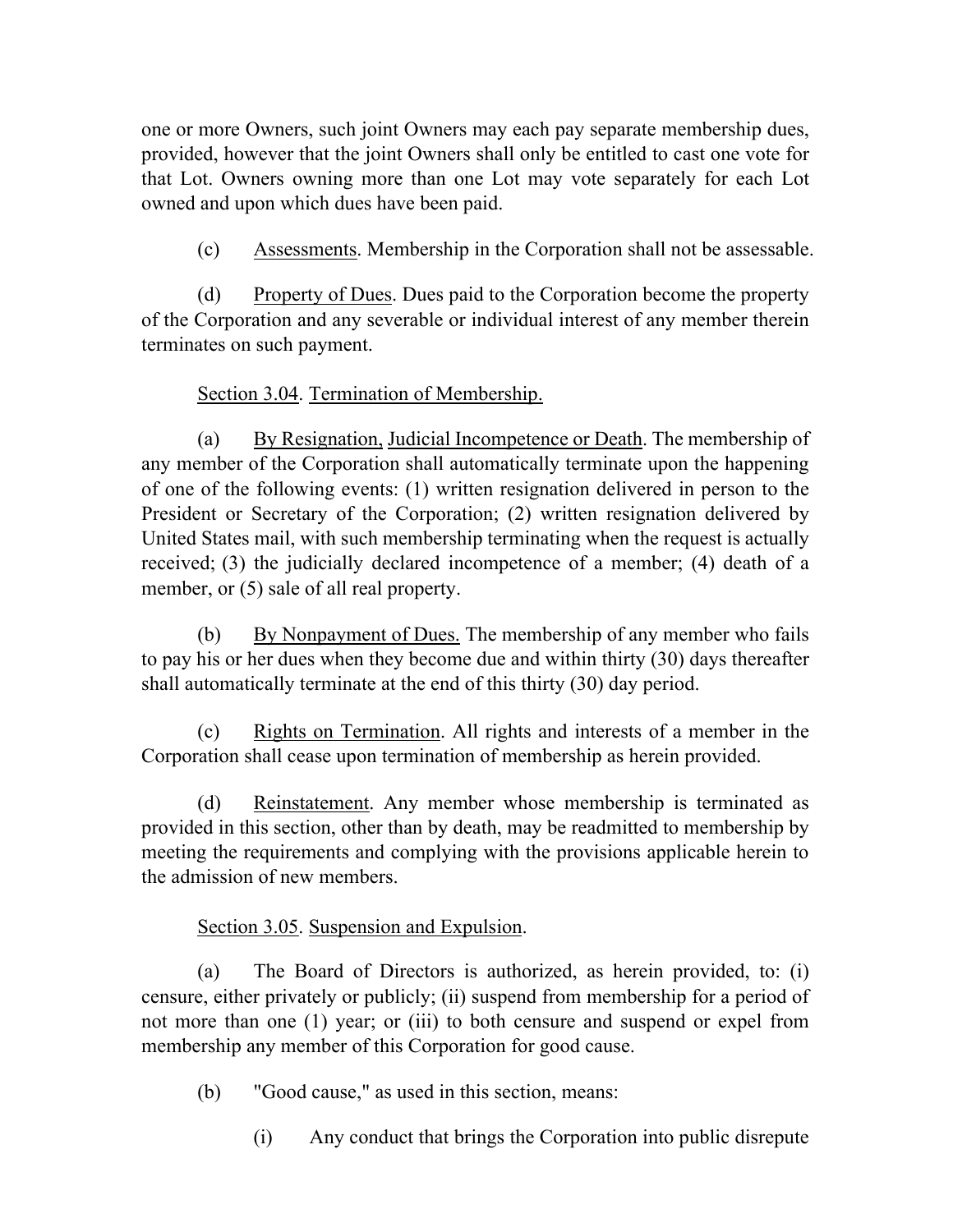or violates the purposes for which this Corporation is formed;

(ii) Any willful failure or refusal to abide by: (1) as to all Members, the Articles, Bylaws, or Rules of this Corporation; and (2) as the Class A members subject thereto, the Declaration; or

(iii) Any willful failure or refusal to abide by the terms of an award in any arbitration proceeding under the terms of this Article after having agreed in writing to do so and after having received notice of the award.

(c) Definitions.

(i) A "private reproval" is a reproval in letter form, signed by the President of the Corporation, and sent to the subject member by certified or registered mail, return receipt requested. A copy of the letter and the return receipt shall be filed with the minutes of the Board meeting imposing discipline.

(ii) A "public reproval" is the same as a private reproval except that in addition to sending a letter to the subject member and filing a copy thereof, together with the return receipt, with the minutes of the Board meeting imposing discipline, a copy of the letter is read to the membership at the next following regular meeting at which a quorum is present.

(iii) A "suspension" requires compliance with subparagraph (ii) hereof and in addition all voting and other rights of the member during the term of him or her suspension are terminated, provided, however, that such member shall not be relieved of any liability for payment of dues or assessments falling due or levied during the period of his or her suspension.

(iv) An "expulsion" requires compliance with subparagraph (ii) hereof and in addition thereto the membership of the member in this Corporation is immediately and conclusively terminated, provided, however, that such member shall not be relieved of any liability for the payment of dues and assessments accruing prior to the hearing on the charges against him or her as herein provided.

(d) Procedure.

(i) Proceedings against a subject member may be initiated by resolution of the Board of Directors adopted at any meeting at which a quorum is present or by petition signed by twenty five (25) percent or more of the members of the Corporation filed with the Secretary or President of the Corporation.

(ii) On adoption of the resolution or on receipt of the petition, as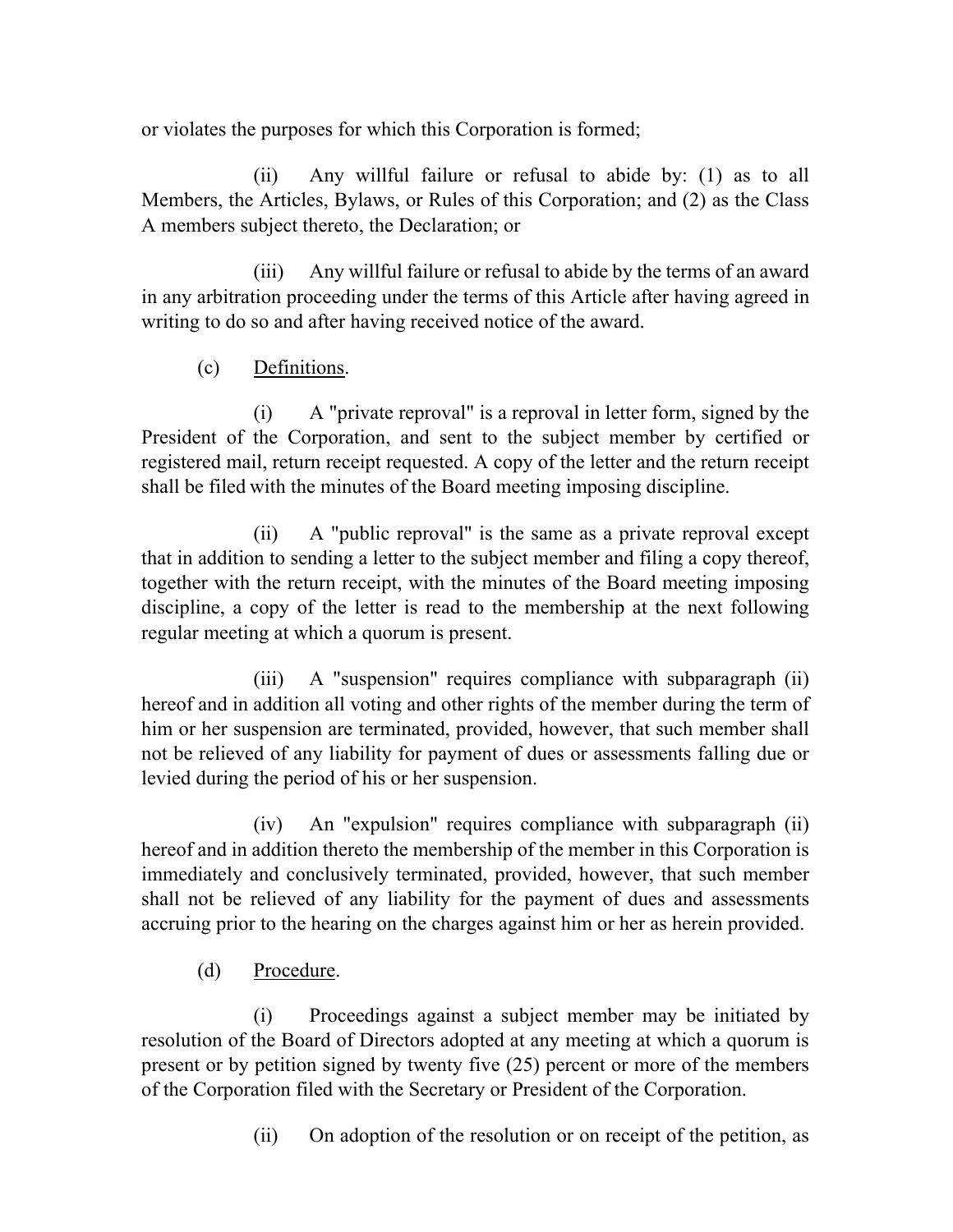the case may be, the President, or if he or she is unable or refuses to act, the Vice-President shall schedule the matter to be heard by the Board of Directors at the next regular or special meeting held not less than twenty (20) days nor more than forty (40) days after the date the resolution is adopted or the petition received, as the case may be. The Secretary, or other person appointed by the President for the purpose, shall deliver at least ten (10) days prior to the date of the hearing a copy of the resolution or petition, together with a notice of the time and place of the hearing, to the subject member either in person or by United States mail addressed to him or her at his or her address as it appears on the books of the Corporation. Should the person whose duty it is to serve the notice fail or refuse to do so, such copy and notice may be delivered as herein provided by any Director of the Corporation, and in such event the matter shall be heard at the next regular or special meeting of Directors at which a quorum is present held not less than ten (10) days after the copy and notice are personally delivered or deposited in the United States mail. If a quorum fails to attend such meeting, the matter shall be heard at the next succeeding regular or special meeting, provided, however, that if a quorum fails to attend such next succeeding regular or special meeting, the matter against the subject member shall be dismissed. Such dismissal shall be automatic and final, except that the alleged conduct of the subject member giving rise to the proceeding may be considered in any subsequent proceeding under this section based on future alleged misconduct.

(iii) Notwithstanding any other provision in these Bylaws, notice of the meeting at which the hearing is first scheduled or subsequently scheduled shall be given to all Directors as required by these Bylaws for special meetings of Directors.

(iv) The hearing shall be informal and the rules of evidence and rules of judicial procedure need not be observed. The hearing shall be presided over by the President of the Corporation who shall: (1) read the charges against the subject member; (2) require that the charges be verified by the testimony of the person or persons making them; (3) hear any other witnesses against the subject member; (4) allow the subject member to cross-examine each witness; (5) allow the subject member to make a statement in his or her own behalf; (6) allow the subject member to call witnesses in his or her own behalf; (7) allow the Directors present, when and as recognized by the chair, and subject to the control of the chair, to question witnesses; and (8) rule on the admission and exclusion of evidence and on questions of hearing procedure.

(v) After the hearing has closed, the Directors shall vote on whether to impose discipline or dismiss the matter. If they vote to impose discipline but cannot agree on the nature and extent thereof, the discipline shall be a private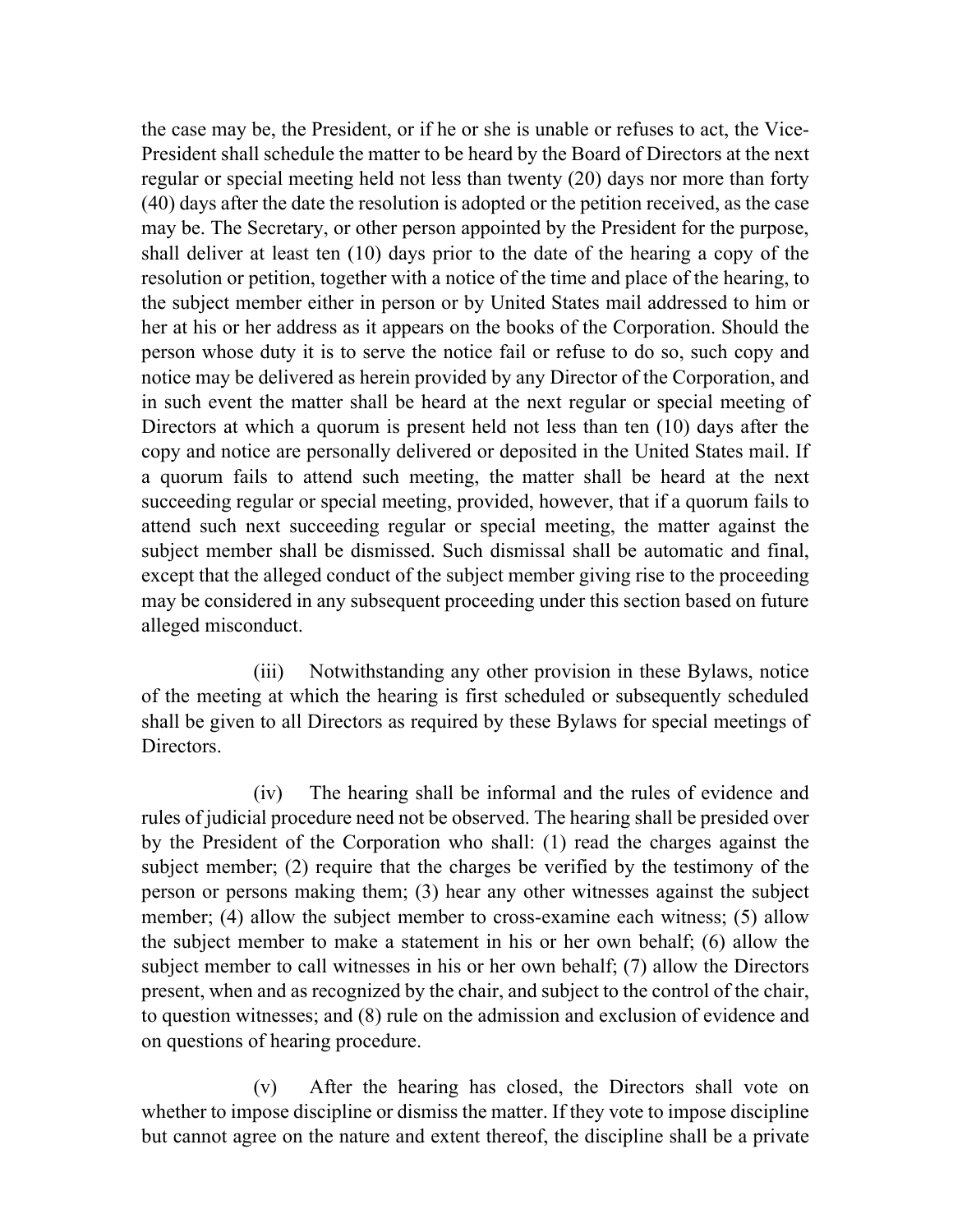reproval as herein provided. The vote imposing discipline or dismissing the matter shall in either event be final.

(e) An expelled member shall not be eligible for readmission to the Corporation.

(f) All rights of the subject member in the Corporation or in its property shall cease on his or her expulsion.

Section 3.06. Membership Record. The Corporation shall keep a membership record containing the name, address, and email address of each member. Termination of the membership of any member shall be recorded in the record, together with the manner of termination and the date on which such membership ceased. Such record shall be kept at the Corporation's principal office and shall be available for inspection by any Director or member of the Corporation during regular business hours. The membership records of the Corporation shall not be made available to any person or entity for commercial purposes or for other uses not directly related to the purposes and activities of the Corporation.

Section 3.07. Transferability of Membership. Membership in this Corporation is nontransferable and non-assignable.

Section 3.08.Right to Inspect Records. All records of this Corporation shall be open to inspection on the written demand of any member at any reasonable time for a purpose reasonably related to his or her interests as such.

### **ARTICLE IV Membership Voting**

Section 4.01. Eligibility to Vote; Voting Rights. Only Class A and Class B1 members in good standing as of the date of the meeting at which a vote of the members is taken are entitled to vote. Class B1 Members shall have the same voting rights as the Class A members except in matters governed or affected by the CC&Rs for Tracts 1-7 and 9. For Class A and Class B1 members in good standing, there can be only one vote per Lot or Property. The person voting for each Lot or Property must be designated in writing in a form that is acceptable to the Corporation. Class B2 members and Associate Members shall not have the right to vote in elections or on issues that come before the Board of Directors or the Membership.

In order to be considered in good standing, a member must be current in the payment of all dues required in accordance with Section 3.03(b), above.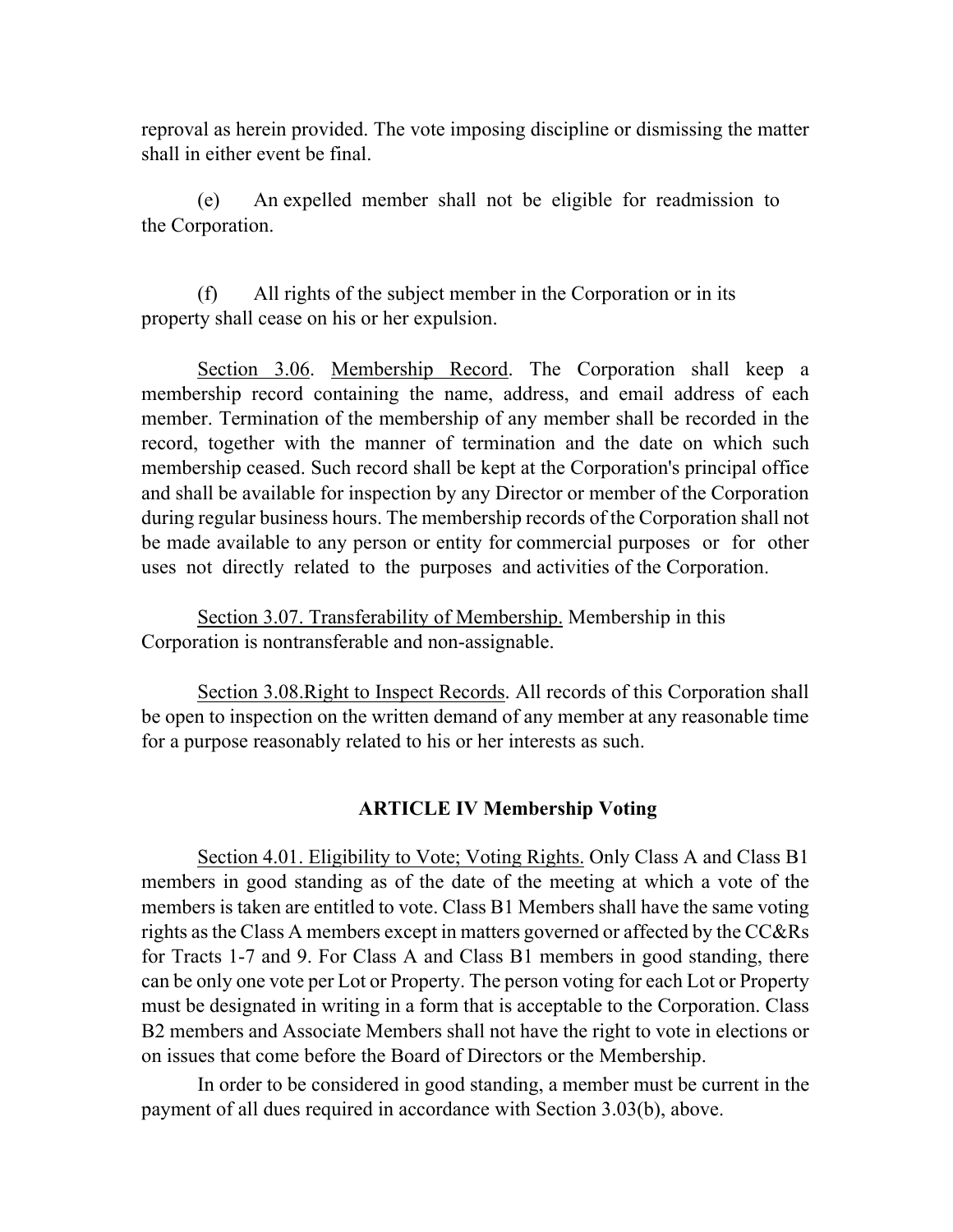## Section 4.02. Manner of Casting Votes.

(a) Voting at Membership Meetings. Voting at any membership meeting may be by voice or by ballot.

(b) Voting by Written or Electronic Ballot. In addition to voting in person or by proxy at a meeting, Members' votes may be solicited by written or electronic ballot in accordance with Section 4.03 below.

(c) Cumulative Voting. Cumulative voting shall not be permitted.

## Section 4.03. Action by Written or Electronic Ballot Without a Meeting.

(a) Definition of Written or Electronic Ballot. A "written or electronic ballot" is a ballot which is mailed or e-mailed or otherwise distributed to every Member entitled to vote on the matter and which complies with the requirements of this section. The term "written or emailed ballot" does not include a ballot distributed to Members at a meeting for purposes of conducting a vote of the Members at such meeting.

(b) Written or Electronic Ballots, Generally. Any matter or issue requiring the vote of the Members, including the election of directors, may be submitted for vote by written or emailed ballot without the necessity of calling a meeting of the Members, so long as the requirements for action by written or electronic ballot set forth in this section are met. The determination to seek Member approval for Corporation actions in this fashion shall be made by a majority vote of the Board.

Once the determination is made to seek Member approval by written or electronic ballot, the Board shall establish a record date (see Section 5.10, below) and distribute a written or electronic ballot to every Member who is entitled to vote on the matter as of the established Record Date for the written or electronic ballot vote. This distribution shall be made consistent with the time requirements specified in subparagraph (d), below.

# (c) Content of Written or Electronic Ballots.

(i) Written or Electronic Ballots Used for Voting in Director Elections. Written or electronic ballots used in any election of directors shall set forth the names of the candidates whose names have been placed in nomination at the time the ballot is issued. The ballot form shall also provide a space where the Member can designate a vote for another (write-in) candidate. Accompanying the written or electronic ballot shall be copies of all candidates' statements received by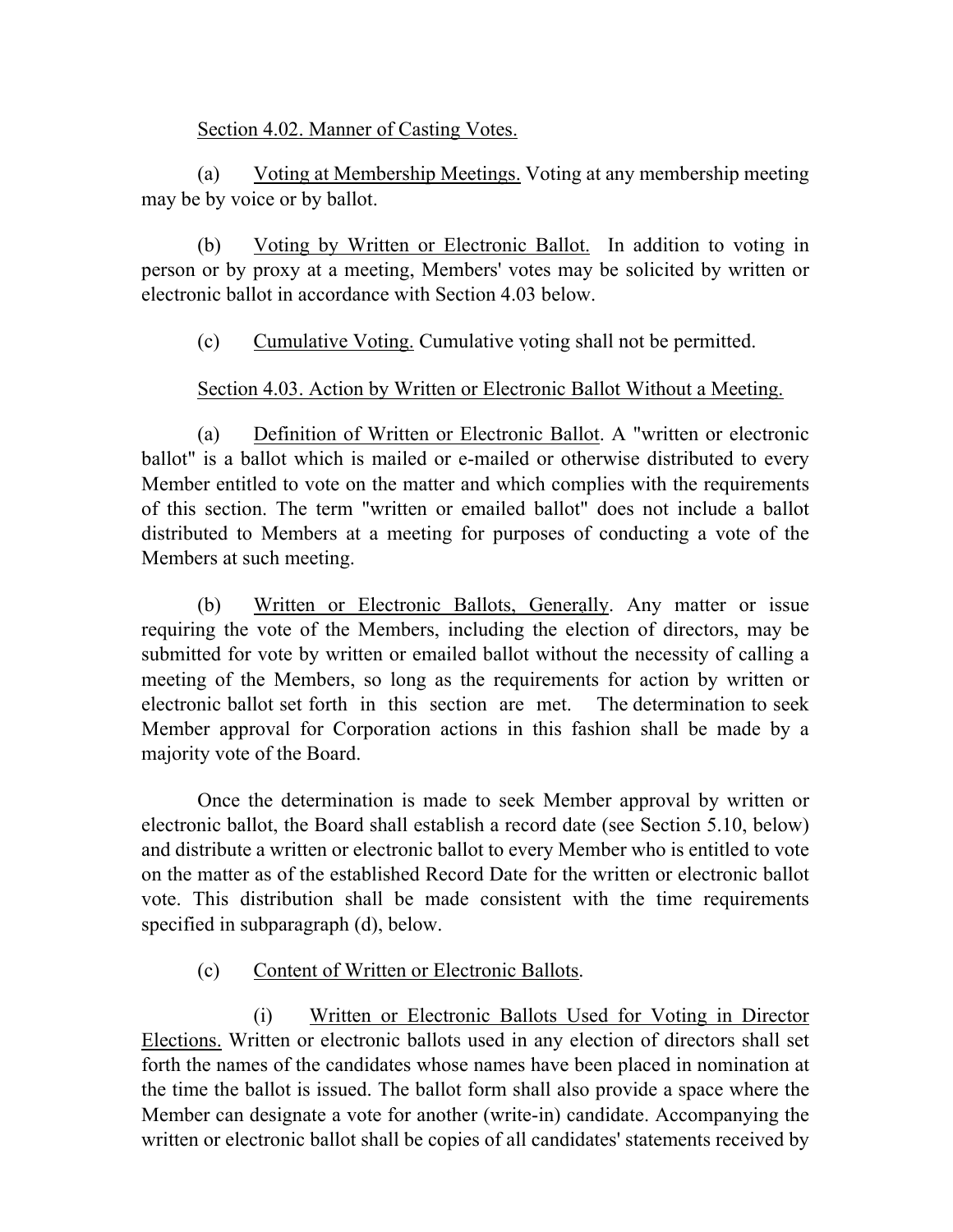the Corporation office prior to the mailing or e-mailing date.

(ii) Written or Electronic Ballots Used for Voting on Other Matters. Any written or electronic ballot distributed to the Members to vote on any issue other than the election of directors shall set forth a description of the proposed action and provide an opportunity on the ballot form to specify approval or disapproval of the proposal. With respect to matters affecting only Subdivision Property Owners, written or electronic ballots shall only be distributed to and accepted from eligible Subdivision Property Owners.

## (d) Balloting Time Requirements.

(i) Director Elections. In the case of any vacancy created by the normal expiration of a director's term of office, the balloting shall culminate on the date of the expiration. In the case of a special election called to fill a vacancy caused by the removal of a director by the members, the balloting shall be scheduled to culminate on a date established by the remaining Directors. In the case of written or electronic ballots used in the election of directors, the ballots shall be distributed to all Members who are eligible to vote no more than 35 days prior to the date set for the election, but no less than 20 days prior to such date. Members shall return written or electronic ballots to the address or e-mail address set forth in the solicitation materials for return of the ballots by the date scheduled for the close of the election.

(ii) Other Matters. In the case of any other matter or issue submitted to the Members for approval by written or electronic ballot, the Board shall mail or e-mail the written or electronic ballot to every Member entitled to vote on the matter no less than 30 days prior to the final date by which the written or electronic ballots must be received by the Corporation in order to be counted.

(iii) Extension of the Balloting Period. The time fixed for the return of written or electronic ballots may only be extended if the Board so notifies the Members in the balloting materials originally sent to such members.

(e) Requirements for Valid Member Action by Written or Electronic Ballot. Membership approval by written or electronic ballot shall only be valid if: (i) the number of votes cast by ballot within the time established for return of the ballots equals or exceeds the quorum (as specified in Section 5.07, below), that would have been required to be present at a membership meeting if such a meeting had been convened to vote on the proposal; and (ii) the number of affirmative votes equals or exceeds the number of affirmative votes that would have been required to approve the action at such a meeting.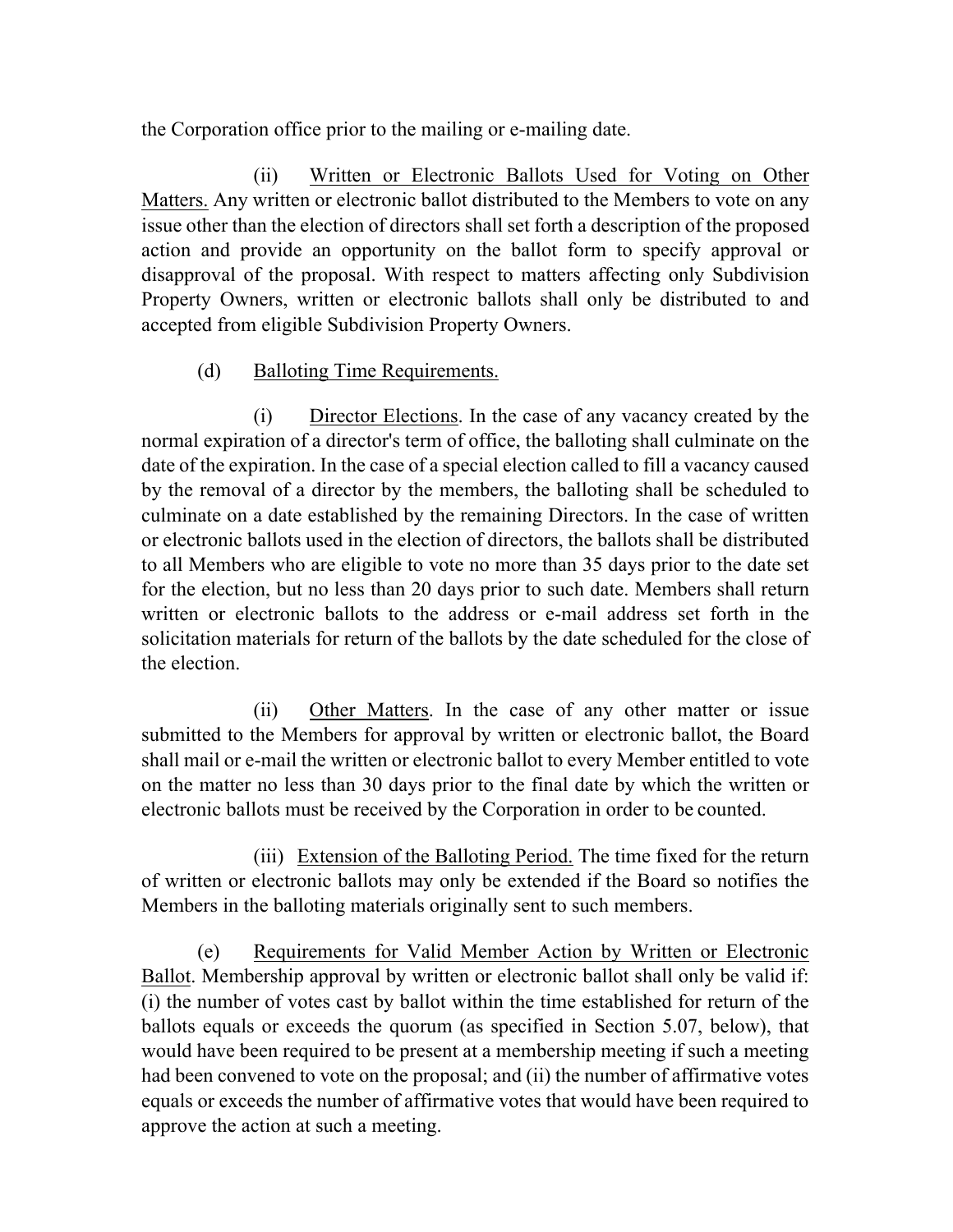# (f) Solicitation Rules.

(i) Solicitation Generally. Written or electronic ballots shall be solicited in a manner consistent with the requirements of Section 5.04, below, pertaining to issuance of notices of Members' meetings. All solicitations of written or electronic ballots shall indicate: (i) the number of responses needed to meet the quorum requirement for valid action; (ii) the time by which the written or electronic ballot must be received by the Corporation in order to be counted; and (iii) in the case of any written or electronic ballot distributed to vote on matters other than the election of directors, the percentage of affirmative votes necessary to approve the measure submitted for membership approval; and (iv) the address or e-mail address for return of the ballots.

(ii) Director Elections. In addition to the minimum solicitation requirements of subparagraph (i), above, solicitation materials accompanying written or electronic ballots distributed in director elections may, in the Board's discretion, contain such additional rules as may reasonably be imposed to ensure the secrecy and absence of voting irregularities in the election.

(g) Additional Balloting Procedures. If deemed necessary by the Board, the vote by written or electronic ballot shall be conducted in accordance with additional procedures, including the appointment of an inspector of elections pursuant to section 7614 of the California Corporations Code.

(h) Notification of Results of Balloting Process. Upon tabulation of the written and/or electronic ballots, the Board shall notify the Members of the outcome of the vote in the Corporation's next newsletter. If the number of written ballots cast with respect to any matter is insufficient to satisfy the minimum quorum requirements, the Board shall so notify the Members.

(i) Prohibition of Revocation. Once exercised, a written or electronic ballot may not be revoked.

(j) Conduct of Informational Meetings. Use of the written or electronic ballot procedures set forth herein shall not preclude the Corporation from also conducting informational meetings of the Members or from scheduling a meeting to coincide with the culmination of the balloting period.

Section 4.04. Majority Vote of Members Represented at Meeting Required for Valid Action. At a meeting, the affirmative vote of a Majority of a Quorum of the Members who are entitled to vote and voting on any matter (other than the election of directors) shall be the act of the Members, unless the vote of a greater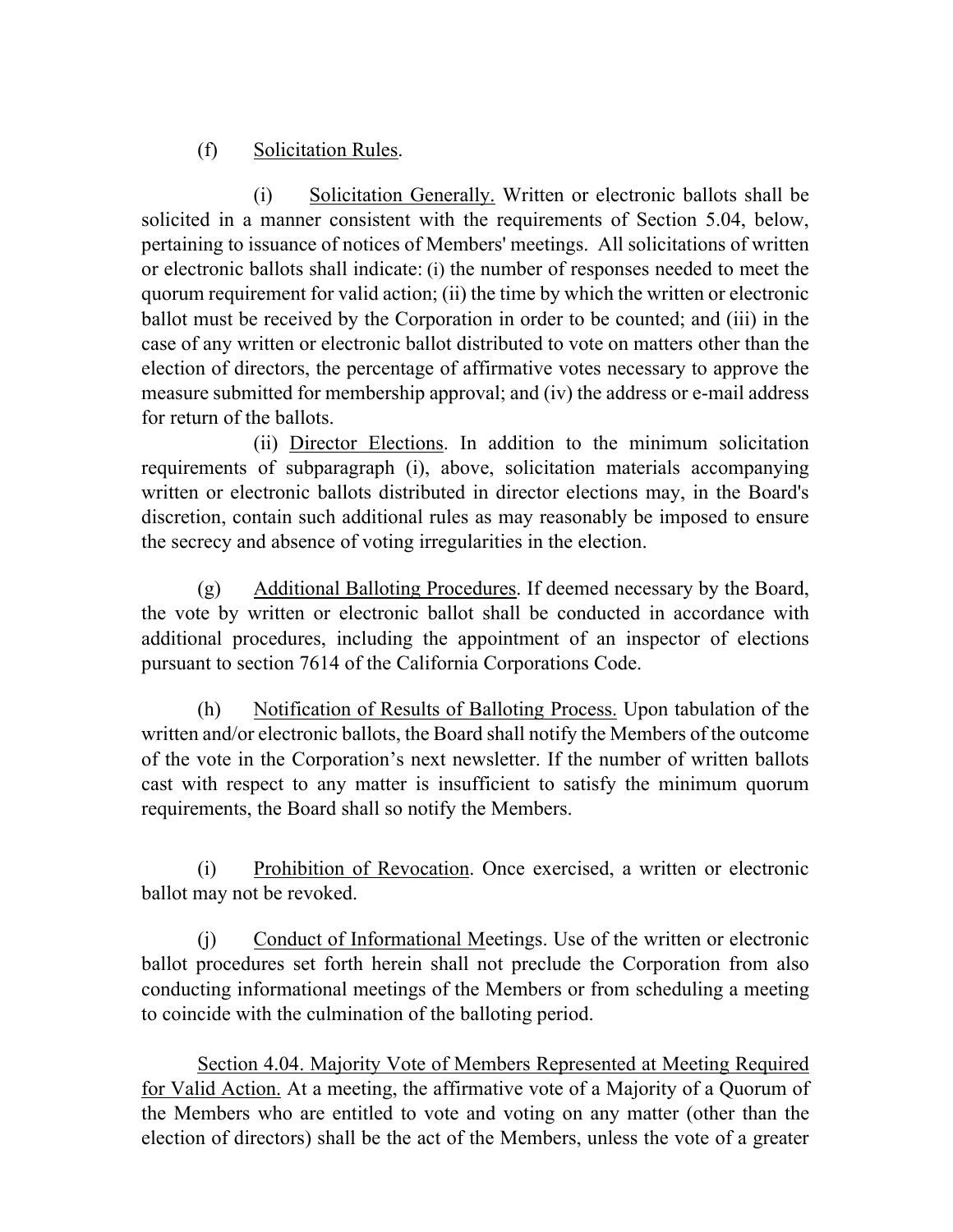number is required by the California Nonprofit Mutual Benefit Corporation Law or by the Governing Documents. In the case of director elections, the candidates receiving the highest number of votes, up to the number of directors to be elected, shall be elected to the vacant director positions.

### **ARTICLE V Meetings of Members**

Section 5.01.Place. Meetings of members shall be held at the principal office of the Corporation or at such other reasonable place within the County and at such time as may be designated by the Board in the notice of the meeting.

Section 5.02. Regular Meetings. Members shall meet regularly at least once in each calendar year, at a time to be determined by the Board of Directors, notice of which shall be given to each member of the Corporation personally, via newsletter, via e-mail or by first class United States mail to the member's street or e-mail address as shown on the records of the Corporation, at least thirty (30) days prior to such annual meeting.

Section 5.03. Special Meetings. Special meetings of members shall be called by the Board of Directors of the Corporation and held at such times and places within the State of California as may be ordered by resolution of the Board of Directors. Special meetings also may be called, and the time and place thereof designated, by not less than ten (10) percent of the members of the Corporation.

Section 5.04.Notice. Written or electronic notice of the time and place of special meetings shall be delivered personally to each member or sent to him or her by e-mail or by first class United States mail, postage prepaid, or by telegram, at least ten (10) but not more than ninety (90) days prior to such meeting. If sent by mail or e-mail or telegram, the notice shall be addressed to the member at his or her address or email address as shown on the books of the Corporation and shall be deemed given at the time it is deposited in the mail or sent by e-mail or delivered to the telegraph company. If notice is given by mail and the notice is not given by first-class registered or certified mail, the notice shall not be given less than twenty (20) nor more than ninety (90) days before the meeting. No action shall be taken on any of the following proposals at any regular meeting unless written notice of the general nature of the business or proposal has been given as in the case of a special meeting: (a) a proposal to sell, lease, convey, exchange, transfer, or otherwise dispose of all or substantially all of the property or assets of the Corporation; (b) any proposal relating to the real property of the Corporation; (c) any proposal of the Corporation to incur any indebtedness in excess of the sum of \$10,000; (d) any proposal to amend the Articles of this Corporation; or (e) any proposal to wind up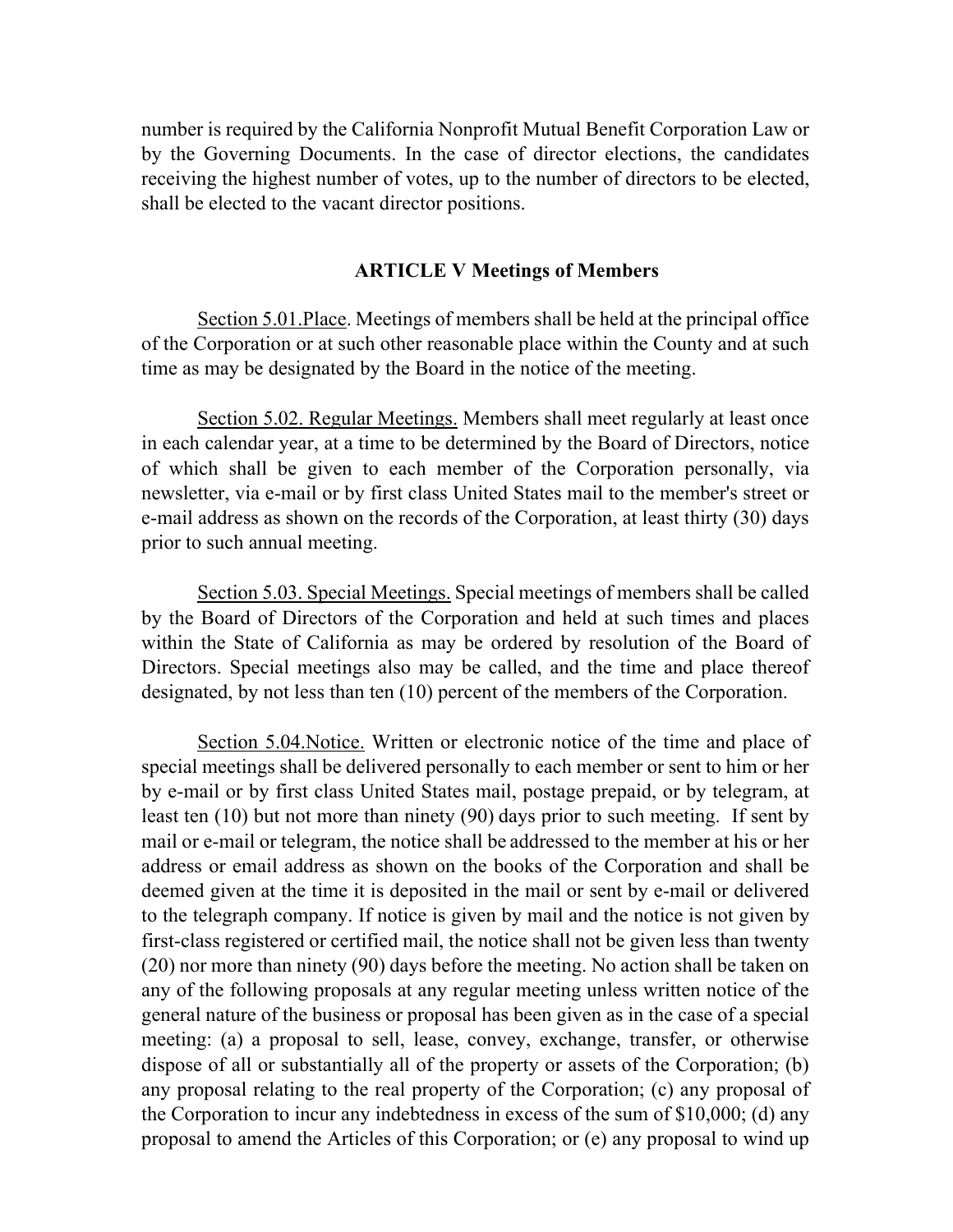and dissolve the Corporation.

Section 5.05. Notice of Meetings. Notice of meetings of members not hereby dispensed with shall specify the place, the day, and the hour of the meeting and; (i) in the case of special meetings, the general nature of the business to be transacted; or (ii) in the case of a regular meeting, the matters which the Board of Directors' intends to present to the Members for action.

Section 5.06. Consent of Absentees. The transactions of any meeting of members, however called and noticed, are as valid as though had at a meeting duly held after regular call and notice if a quorum, as hereinafter defined, is present and if, either before or after the meeting, each of the persons entitled to vote but not present signs a written waiver of notice or a consent to the holding of the meeting or an approval of the minutes thereof. All such waivers, consents, or approvals shall be filed with the Corporation's records or made a part of the minutes of the meeting.

Section 5.07. Quorum. A quorum shall consist of twenty-five percent (25%) of the number of members, as that number appears from the records of the Corporation immediately prior to the meeting. If any regular membership meeting is actually attended, in person or by proxy, by less than one-third of the Voting Power of the Association (but a quorum is present), the only matters upon which action may validly be taken are those matters the general nature of which were described in the notice of the meeting.

Section 5.08. Adjournment for Lack of Quorum. In the absence of a quorum, no business shall be transacted and the only motion which the chair shall entertain is a motion to adjourn, except that by vote of a majority of the members present, the meeting may be adjourned from time to time, but not for more than forty-five (45) days. If adjourned no notice of the adjourned meeting need be given. Notwithstanding the foregoing, if a new record date is established for notice or voting, a notice of the rescheduled meeting must be given to each Member entitled to vote thereat on the record date.

Section 5.09. Loss of Quorum. The members present at a duly called or held meeting at which a quorum is present may continue to do business until adjournment notwithstanding the withdrawal of enough members to leave less than a quorum.

# Section 5.10. Record Dates for Member Notice, Voting and Giving Consents.

(a) Record Dates Established By the Board of Directors. For the purpose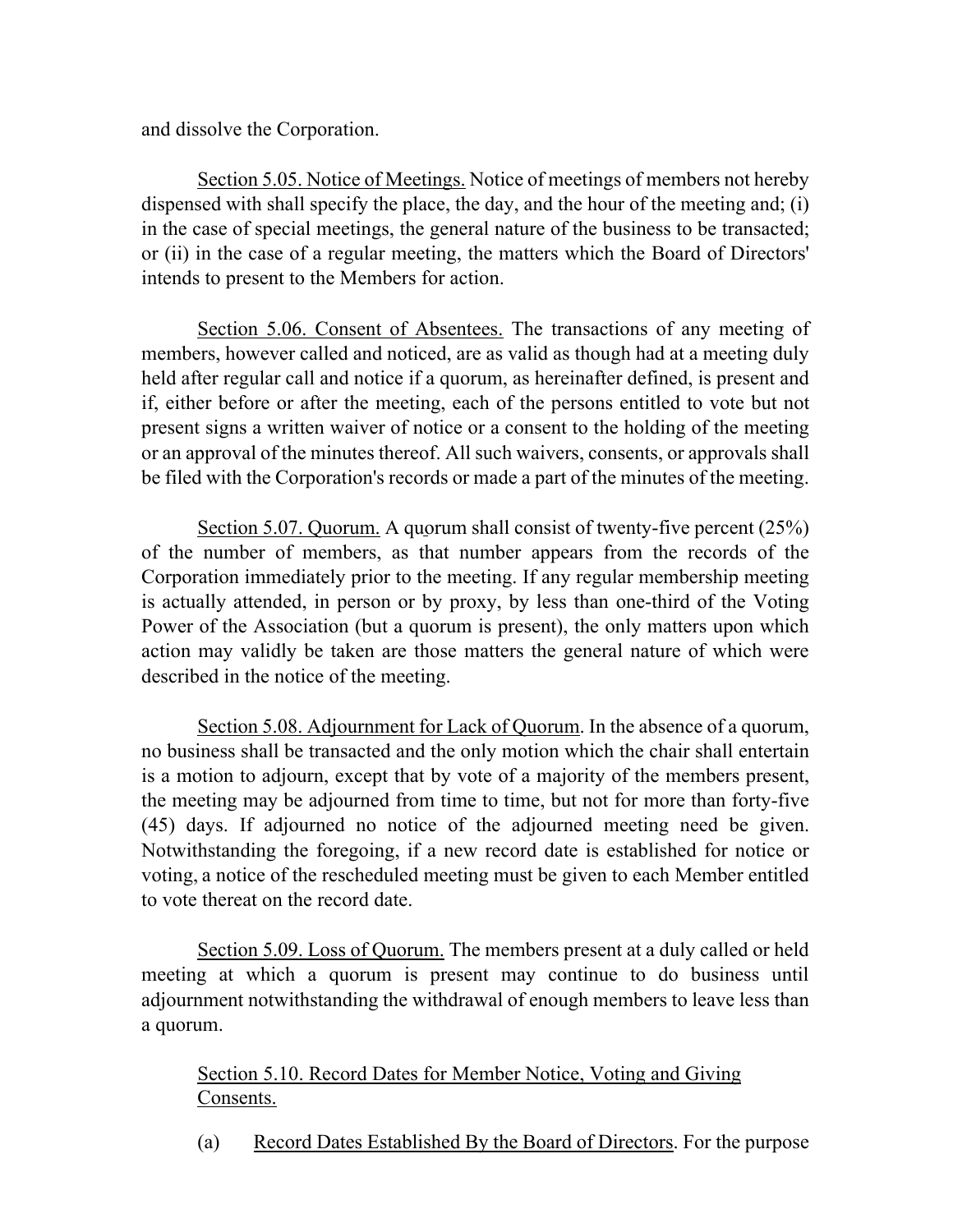of determining which Members are entitled to receive notice of any meeting, vote, act by written or electronic ballot without a meeting or exercise any rights in respect to any other lawful action, the Board of Directors may fix, in advance, a "record date" and only Members of record on the date so fixed are entitled to notice, to vote, or to take action by written or electronic ballot or otherwise, as the case may be, except as otherwise provided in the Articles of Incorporation, by agreement, or in the California Nonprofit Mutual Benefit Corporation Law. Any transfer or any membership on the books of the Corporation or change in Membership status after the record date shall not change the Members of record as established on the record date. The record dates established by the Board pursuant to this section must be in accordance with the following requirements:

(i) Record Date for Notice of Meetings. In the case of determining those Members entitled to notice of a meeting, the record date shall not be more than 90 days nor less than 10 days before the date of the meeting;

(ii) Record Date for Voting. In the case of determining those Members entitled to vote at a meeting, the record date shall not be more than 60 days before the date of the meeting;

(iii) Record Date for Action By Written or Electronic Ballot Without Meeting. In the case of determining Members entitled to cast written or electronic ballots, the record date shall not be more than 60 days before the day on which the first written or electronic ballot is mailed, e-mailed, or solicited; and

(iv) Record Date for Other Lawful Action. In the case of determining Members entitled to exercise any rights in respect to other lawful action requiring Member approval, the record date shall not be more than 60 days prior to the date of such other action.

(b) Failure of Board to Fix a Record Date. If the Board, for any reason, fails to establish a record date, the following rules shall apply:

(i) Record Date for Notice of Meetings. The record date for determining those Members entitled to receive notice of a meeting of Members shall be the business day preceding the day on which notice is given, or, if notice is waived, the business day preceding the day on which the meeting is held.

(ii) Record Date for Voting. The record date for determining those Members entitled to vote at a meeting of Members shall be the day of the meeting, or in the case of an adjourned meeting, the day of the adjourned meeting. For all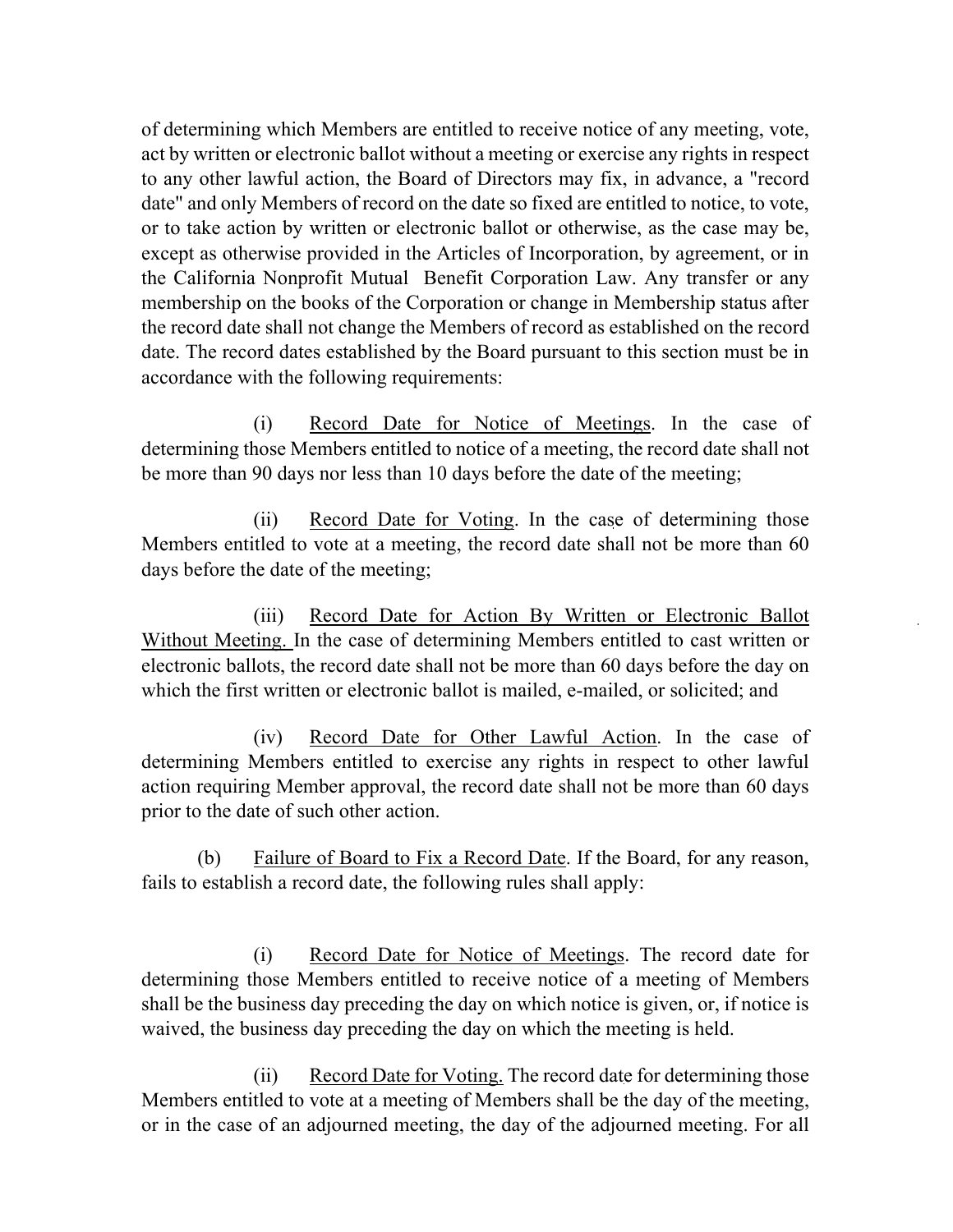annual Board of Directors elections the record date for all Members in good standing, shall be December  $31<sup>st</sup>$  of the previous year for the upcoming election of the Board of Directors taking effect as of March  $1<sup>st</sup>$  of the subsequent year.

(iii) Record Date for Action by Written or Electronic Ballot Without Meeting. The record date for determining those Members entitled to vote by written or electronic ballot on proposed Corporation actions without a meeting, when no prior action by the Board has been taken, shall be the day on which the first written or electronic ballot is mailed or solicited. When prior action of the Board has been taken, it shall be the day on which the Board adopts the resolution relating to that action.

(iv) Record Date for Other Lawful Action. The record date for determining those Members entitled to exercise any rights in respect to any other lawful action shall be Members at the close of business on the day on which the Board adopts the resolution relating thereto, or the 60th day prior to the date of such other action, whichever is later.

(v) "Record Date" Means as of Close of Business. For purposes of this subparagraph (b) a person holding a membership as of the close of business on the record date shall be deemed to be the Member of record.

### Section 5.11. Conduct of Meetings.

(a) Meetings of members shall be presided over by the President of the Corporation or, in his or her absence, by the Vice-President, or, in the absence of both, by a chairman chosen by a majority of the members present. The Secretary of the Corporation shall act as Secretary of all meetings of members, provided that in his or her absence the presiding officer shall appoint another person to act as Secretary of the meeting.

(b) Meetings shall be governed by Robert's Rules of Order as such rules may be revised from time to time, insofar as such rules are not inconsistent with or in conflict with these Bylaws, with the Articles of this Corporation, or with law.

#### **ARTICLE VI Directors**

#### Section 6.01. Qualifications and Quorum Requirements.

(a) Authorized Directors. This Corporation shall be governed by a Board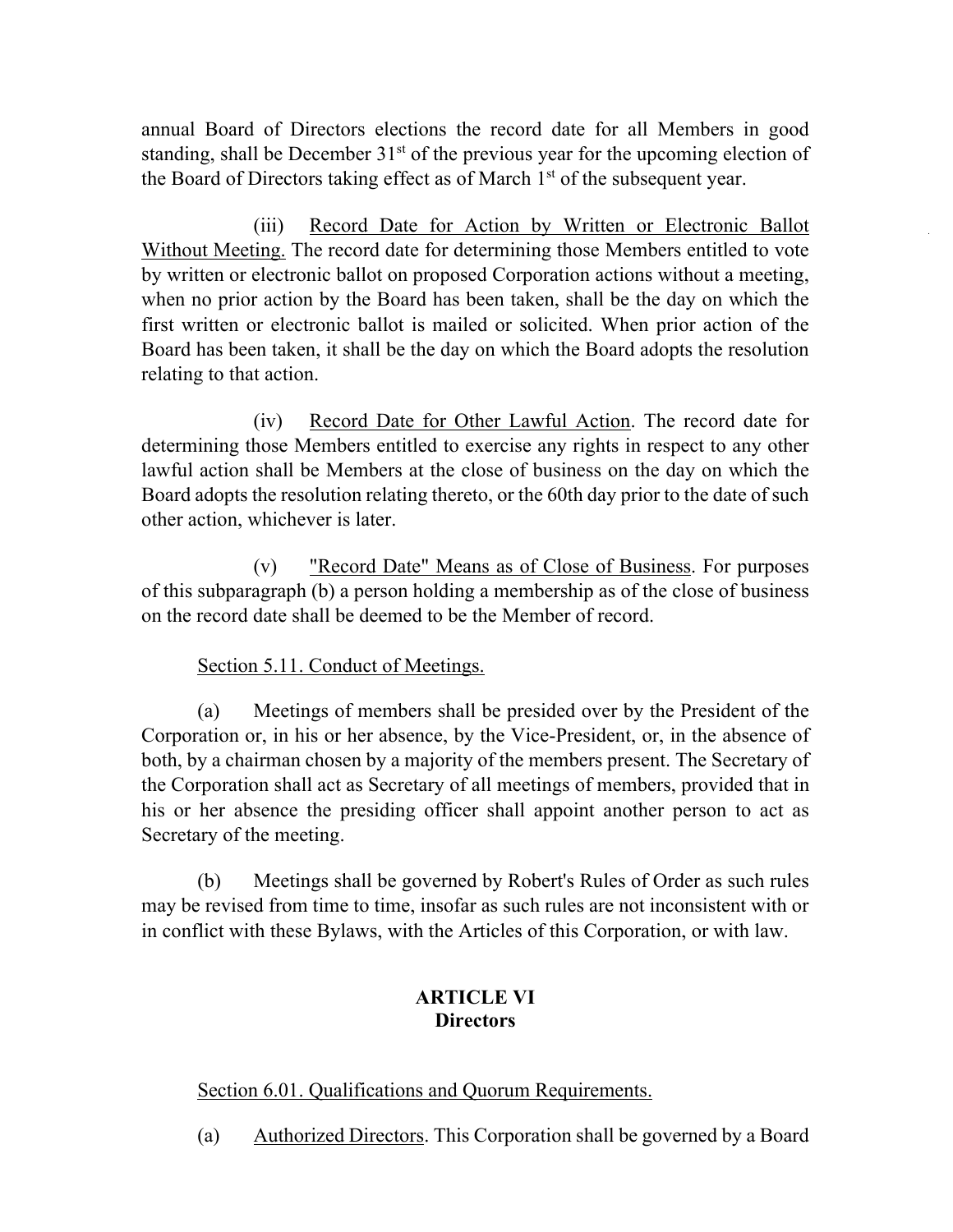of Directors composed of no more than fifteen (15) Directors. At least nine (9) of the Directors shall be Class A Members of the Association who are Subdivision Property Owners, as defined in Section 1.04(d), above. The Directors will be elected in three (3) class years, with five (5) Directors elected each year during the annual election. For each class year election, a minimum of three (3) of the five (5) Directors shall be Class A Members who are Subdivision Property Owners under Section 1.04(d). Class A and Class B Members are defined under Section 3.01 for purposes of this section and shall be eligible to vote for any Class A or Class B candidates running for Board of Director positions. Class A Member candidates who receive, the most, second most, and third most, votes shall fill the first three (3) open Board positions. The remaining two (2) Directors elected in the annual Board of Directors election shall be the two (2) candidates who may be either Class A or Class B Members of the Association who receive the most votes from both Class A and Class B Members after the original three (3) Class A Members are elected.

(b) Quorum Requirements. For voting purposes, a quorum shall be a majority of the Board Members serving at the time the vote is taken. With respect to voting with respect to matters affecting the Subdivision Property Owners only, a quorum shall be a majority of the Board Members then serving who are also Subdivision Property Owners.

Section 6.02.Election. Directors shall be elected by vote of the members present in person and voting at the regular meeting of members held each year or by written or electronic ballot in accordance with the procedures set forth in Section 4.03, above.

Section 6.03. Term of Office. The term of office for each Director shall be three years. Any director elected or appointed to fill a vacancy shall only fill the remaining term of the vacant seat. There is no limit to the number of terms that a Director can serve.

Section 6.04. Duties. It shall be the duty of the Directors:

(a) Exercise all powers vested in the Board under the Governing Documents and under the laws of the State of California.

(b) Appoint and remove all officers of the Corporation and prescribe any powers and duties for such persons that are consistent with law, the Articles of Incorporation and these Bylaws.

(c) Appoint such agents and employ such other employees, including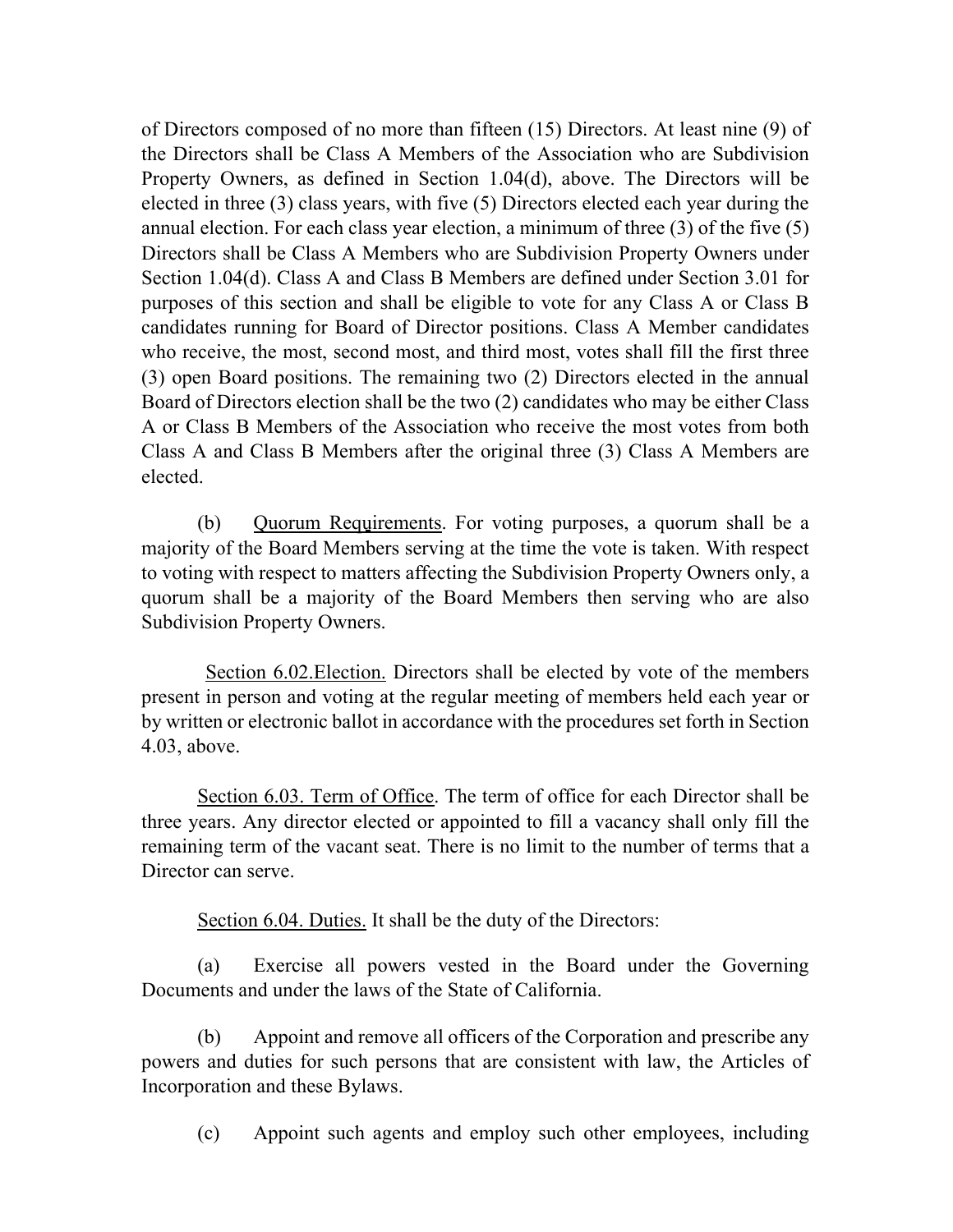attorneys and accountants, as it sees fit to assist in the operation of the Corporation, and to fix their duties and to establish their compensation

(d) Enforce all applicable provisions of the Declaration. Any action by the Board to enforce the provisions of the CC&Rs, including, without limitation, property use restrictions, assessment collection or architectural review, must be approved by a vote solely of the Directors who are Subdivision Property Owners.

(e) To register their addresses and e-mail addresses with the Secretary of the Corporation, and notices of meetings mailed, e-mailed, or telegraphed to them at such addresses shall be valid notices thereof.

(f) Appoint such committees as it deems necessary from time to time in connection with the affairs of the Corporation, in accordance with Article VIII hereof.

(g) Fill vacancies on the Board of Directors or in any committee.

Section 6.05. Compensation. Directors shall serve without compensation.

Section 6.06. Removal. The entire Board of Directors, or any individual Director, may be removed from office at any time by the vote of a majority of the members of the Corporation. If any or all Directors are so removed, new Directors may be elected at the same meeting and they shall hold office for the remainder of the terms of the removed Directors. If new Directors are not elected at such meeting, the vacancy or vacancies created by the removal shall be filled as provided in Section 6.07, below.

### Section 6.07.Vacancies.

(a) Vacancies, Generally. Vacancies in the Board of Directors shall exist (1) on the death, resignation, or removal of any Director; (2) whenever the number of Directors authorized by the Articles is increased by an amendment to the Articles; and (3) on failure of the members in any election to elect the full number of Directors authorized.

(b) Vacancy Declared by Board. The Board of Directors may declare vacant the office of a Director (1) if he or she is declared of unsound mind by an order of court, or finally convicted of a felony; or (2) if within sixty (60) days after notice of his or her election he or she does not accept the office either in writing or by attending a meeting of the Board of Directors; or (3) if he or she has failed to attend in person or on the phone three (3) consecutive meetings of the Board of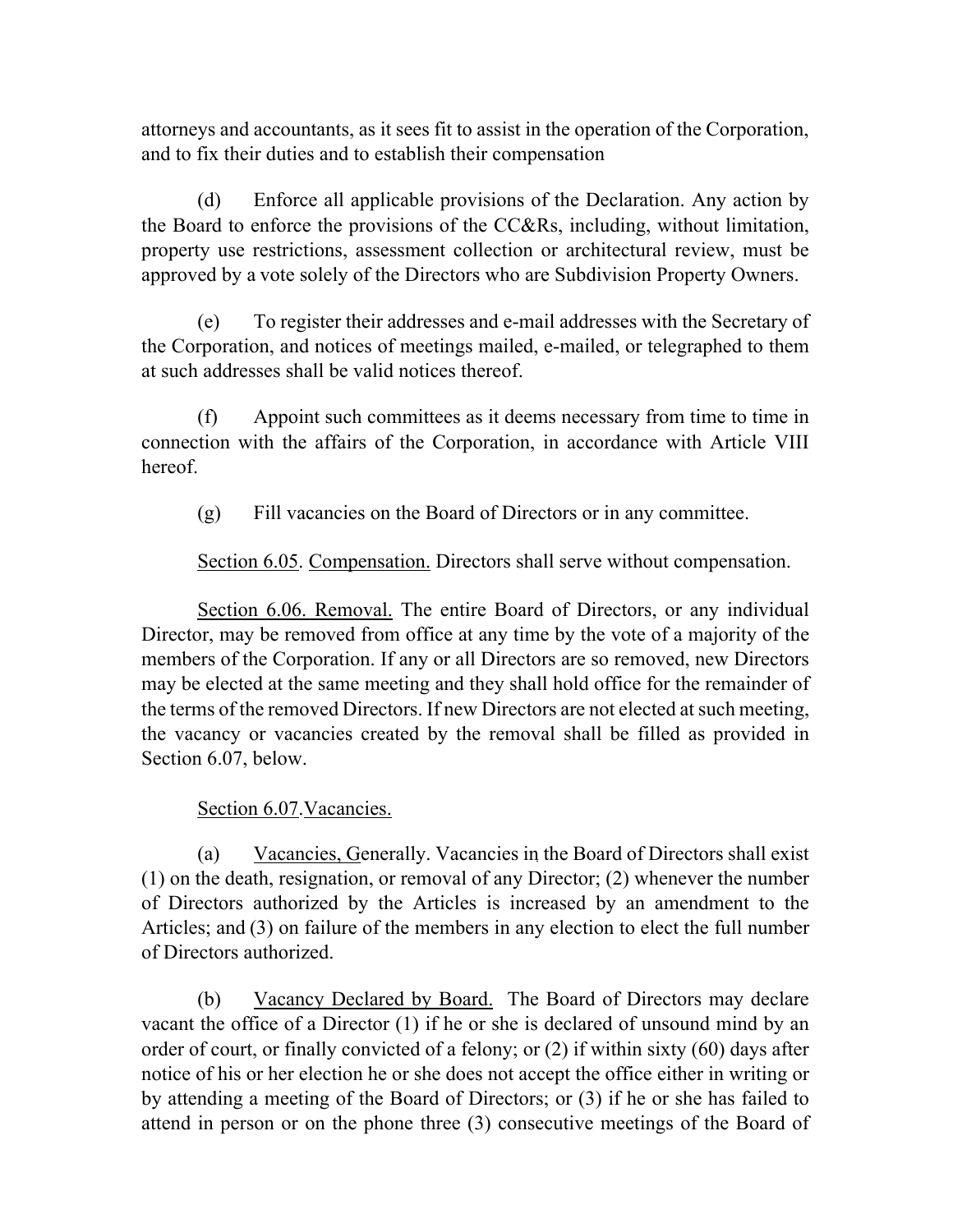Directors. A Board Member shall be deemed to have automatically resigned if he or she is delinquent in the payment of his or her dues and fails to become current in such dues within ten (10) days' notice of such delinquency from the Corporation.

(c) Filling Vacancies by Board. Vacancies shall be filled by a vote of the majority of the remaining Directors, though less than a quorum, or by a sole remaining Director, at the next meeting of the Board of Directors. A vacant position previously held by a Director representing Class A Subdivision Property Owners may only be filled by another Class A member who is a Subdivision Property Owner, unless 9 of the remaining directors are Class A Subdivision Property Owners.

(d) Filling Vacancies by Membership. A majority of the Class A members of the Corporation may elect a Director at any time to fill any vacancy not filled by the Directors as provided in Paragraph (c) of this section. Should the offices of all Directors become vacant and there is consequently no Director left to fill vacancies, the vacancies shall be filled by a majority of the Class A members present at a regular or special meeting of members called for that purpose, provided a quorum is present. In accordance with Section 6.01, above, only Class A members who are Subdivision Property Owners, as defined in Section 1.04(d), above, may vote to fill any position left open for a Director elected to represent the Subdivision Property Owners.

(e) Resignation of Directors. Except as provided in this subparagraph, any director may resign, which resignation shall be effective on giving written notice to the president, the secretary, or the Board of Directors, unless the notice specifies a later time for the resignation to become effective. If the resignation of a director is effective at a future time, the Board of Directors may elect a successor to take office when the resignation becomes effective.

(f) Term of Office Filled After Vacancy. Persons elected to fill vacancies as in this section provided shall hold office for the unexpired terms of their predecessors, or until their removal or resignation as in these Bylaws provided.

## **ARTICLE VII Officers**

Section 7.01. Number and Titles. The officers of the Corporation shall be a President, a Vice-President, a Secretary, and a Treasurer. The Corporation may also have, at the discretion of the Board of Directors, such other officers as the Board of Directors may from time to time appoint.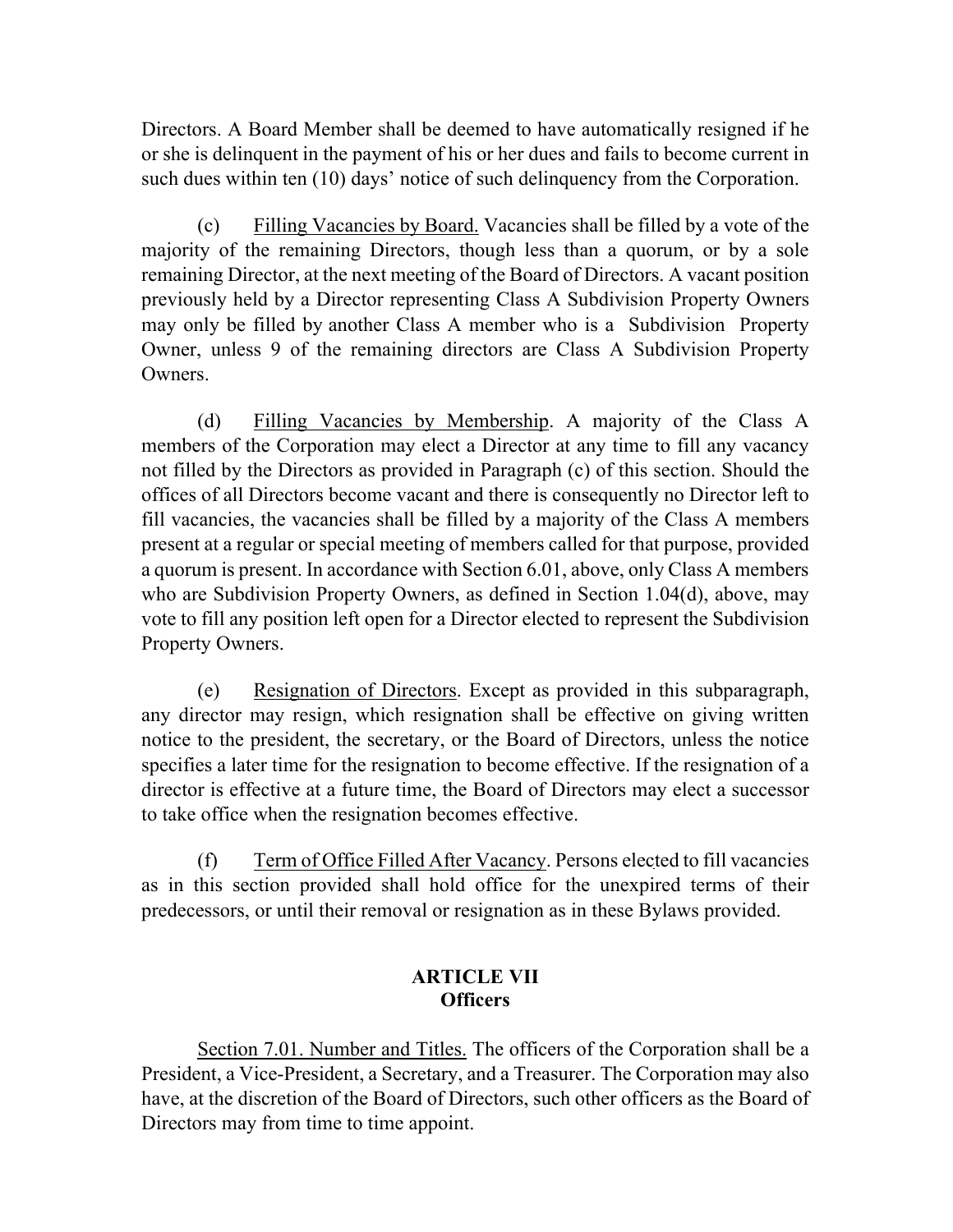Section 7.02.Qualifications. Except for the President and Vice President, who must be Class A Members, any Director of this Corporation is qualified to be an officer hereof.

Section 7.03. Election. The President, Vice-President, Secretary, and Treasurer shall be selected by the Directors by majority vote of the Board at its first regular meeting following the election of the Directors.

Section 7.04. Terms of Office. Officers shall serve from the time they are elected until the next annual election of officers and until their successors are elected.

Section 7.05.Compensation. Officers shall serve without compensation.

Section 7.06.Removal. Any or all officers may be removed from office at any time by the vote of a majority of the Directors of the Corporation. In the case of the removal of any officer, a new officer shall be elected to serve the unexpired portion of the term of his or her predecessor at the meeting at which the officer is removed.

### Section 7.07. Vacancies.

(a) Vacancies in the office of President, Vice-President, Secretary, or Treasurer shall exist on the death, resignation, or removal of such officer or on the failure of the Directors in any election to fill the office.

(b) The Board of Directors may declare vacant the office of President, Vice- President, Secretary, or Treasurer if any such officer is declared of unsound mind by order of court, is finally convicted of a felony, or if, within sixty (60) days after notice of his or her election, he or she does not accept the office in writing or by attending a meeting of the Board of Directors.

(c) Vacancies caused by the death, resignation, or disability of an officer as in this section provided shall be filled by the Directors at the next regular or special meeting at which a quorum is present following the vacancy.

(d) Officers elected to fill vacancies as in this section provided shall hold office for the unexpired terms of their predecessors, or until their removal or resignation as in these Bylaws provided.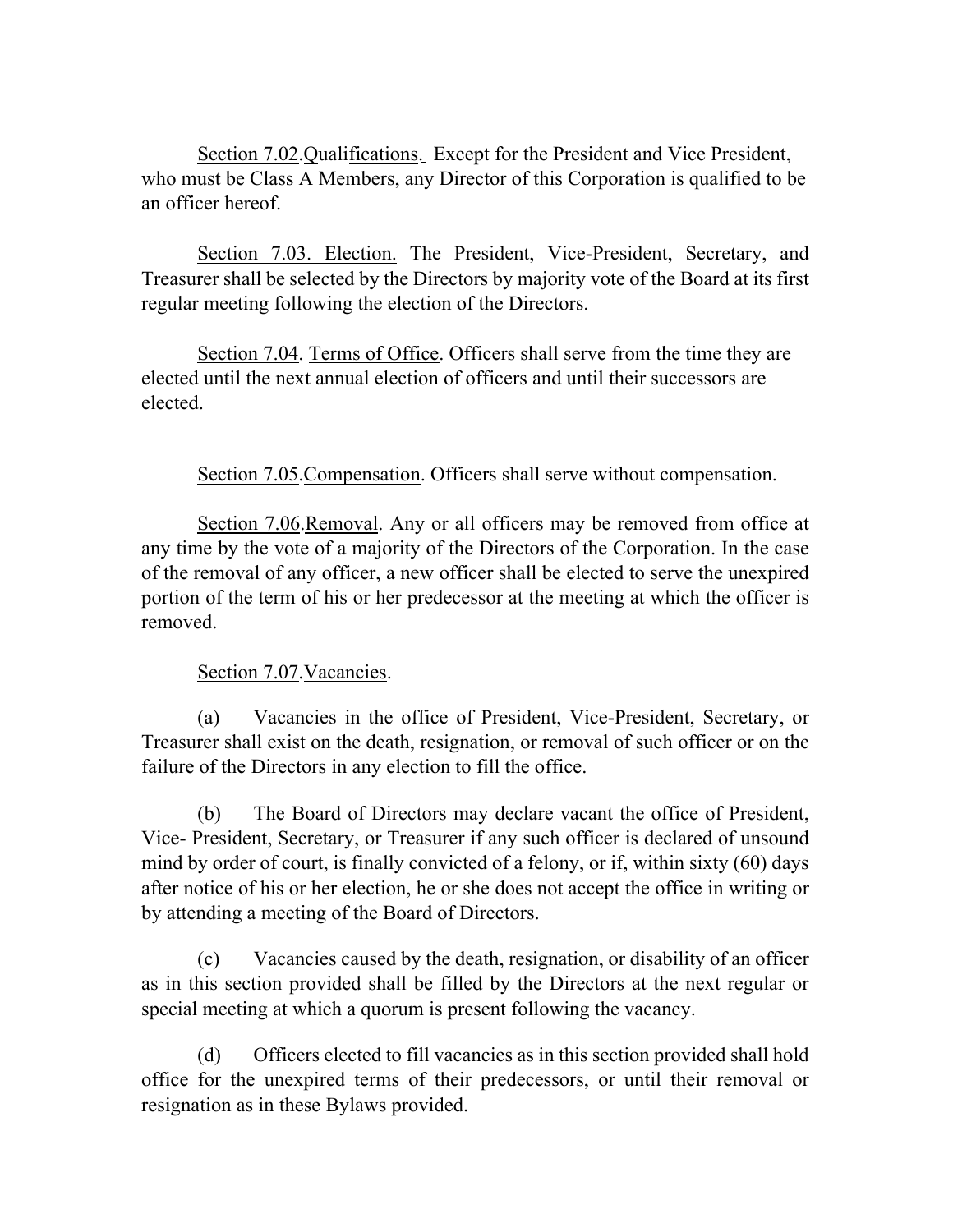Section 7.08. Duties of President. The President shall be the chief executive officer of the Corporation and shall in general, subject to the control of the Board of Directors, supervise and control the affairs of the Corporation. He or she shall perform all duties incident to his or her office and such other duties as may be required by law, by the Articles of this Corporation, or by these Bylaws, or which may be assigned to him or her from time to time by the Board of Directors or by the members. In light of the Presidents duties and CC&R responsibilities, the President must be a Class A Member.

Section 7.09. Duties of Vice-President. In the absence of the President, or in the event of his or her inability or refusal to act, the Vice-President shall perform the duties of President, and when so acting shall have all the powers of, and be subject to all the restrictions on, the President. He or she shall have such other powers and perform such other duties as may be prescribed by law, by the Articles of this Corporation, or by these Bylaws, or which may be assigned to him or her from time to time by the Board of Directors or by the members. In light of the Vice Presidents duties and CC&R responsibilities, the Vice President must be a Class A Member.

## Section 7.10. Duties of Secretary. The Secretary shall:

(a) Certify and keep at the principal office of the Corporation the original or a copy of its Bylaws as amended or otherwise altered to date, and keep at said office the original or a copy of the Articles as amended to date.

(b) Keep a book of minutes of all meetings of the Directors and members, recording therein the time and place of holding, whether regular or special, and, if special, how authorized, notice thereof given, the names of those present at Directors' meetings, the number of members present at members' meetings, and the proceedings thereof.

(c) See that all notices are duly given in accordance with the provisions of these Bylaws or as may be required by law.

(d) Be custodian of the records of the Corporation.

(e) Keep a membership record containing the name, address, and e-mail address of each member, and, in any case where membership has been terminated, record such fact in the book, together with the manner of termination and the date on which the membership ceased.

(f) Exhibit at all reasonable times for any purpose related to the business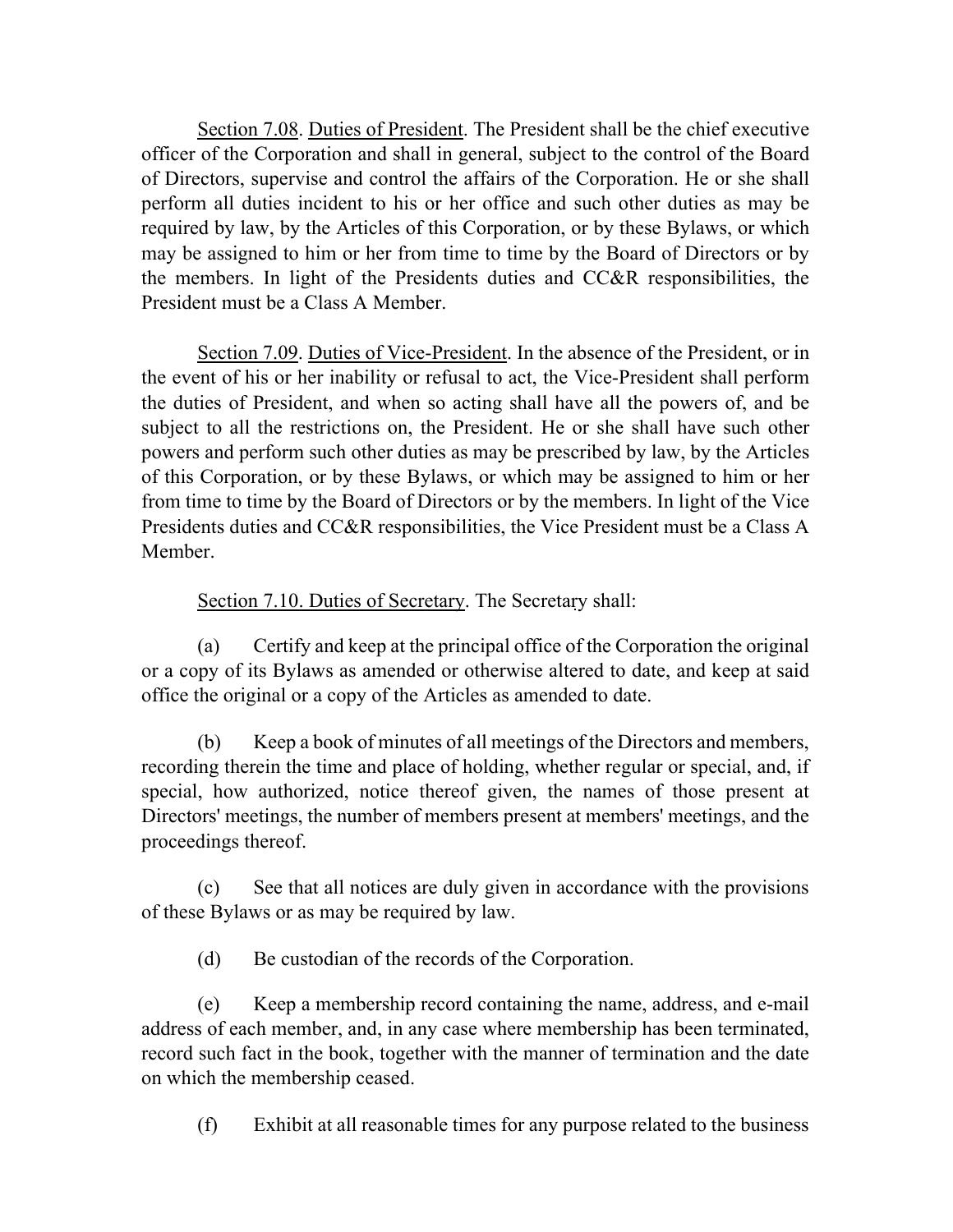and affairs of the Corporation to any Director or elected officer of the Corporation, or to his or her agent or attorney, on request therefor, the Articles, the Bylaws, the membership book, and the minutes of the proceedings of Directors' and members' meetings.

(g) Exhibit at all reasonable times to any member, or to his or her agent or attorney, on written demand therefor for a purpose reasonably related to the business and affairs of the Corporation, the Articles, the Bylaws, and the minutes of Directors' or members' meetings, and he or she shall exhibit said records at any time when required by the demand of ten (10) percent or more of the members.

(h) In general, perform all duties incident to the office of Secretary and such other duties as may be required by law, by the Articles of this Corporation, or by these Bylaws, or which may be assigned to him or her from time to time by the Board of Directors or by the members.

Section 7.11. Duties of Treasurer. The Treasurer shall:

(a) Have charge and custody of, and be responsible for, all funds and securities of the Corporation, and deposit all such funds in the name of the Corporation in such banks, trust companies, or other depositaries as shall be selected by the Board of Directors.

(b) Receive, and give receipt for, moneys due and payable to the Corporation from any source whatever.

(c) Disburse or cause to be disbursed the funds of the Corporation as may be directed by the Board of Directors, taking proper vouchers for such disbursements.

(d) Keep and maintain adequate and correct accounts of the Corporation's properties and business transactions, including accounts of its assets, liabilities, receipts, disbursements, gains, and losses.

(e) Exhibit at all reasonable times the books of account and financial records to any Director or elected officer of the Corporation, or to his or her agent or attorney, on request therefor, and provide to the Directors at each meeting of the Board of Directors a current balanced statement of the Corporation's bank accounts, showing the previous account balances plus income received since the last accounting, to equal current account balances plus expenditures made since the last accounting.

(f) Exhibit at all reasonable times to any member, his or her agent, or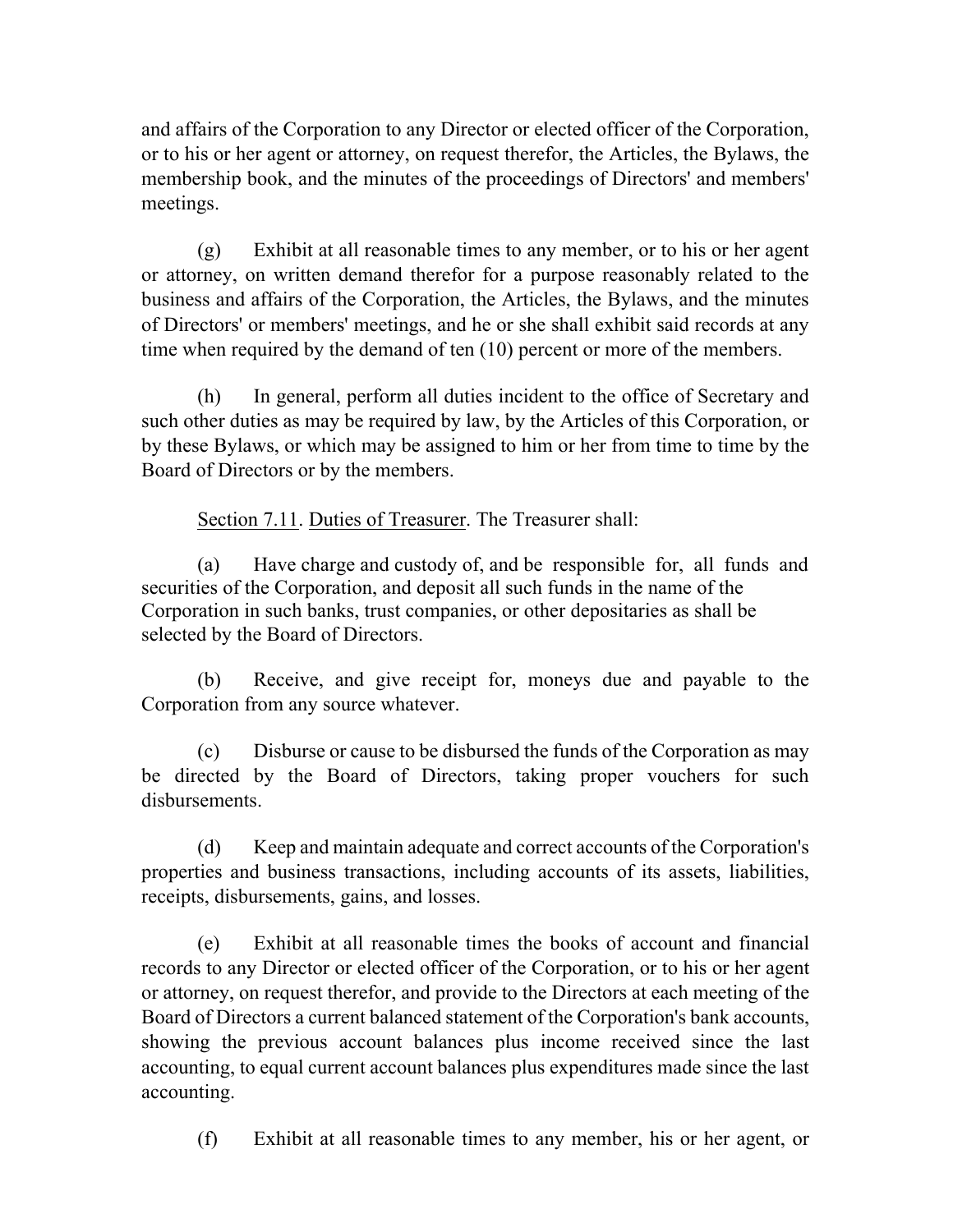attorney, on written demand therefore for a purpose reasonably related to the business and affairs of the Corporation, the books of account and financial records of the Corporation, and shall exhibit said records at any time when required by the demand of ten (10) percent or more of the members.

(g) Render to the President and Directors whenever he or she or any of them request it an account of any or all of his or her transactions as Treasurer and of the financial condition of the Corporation.

(h) May prepare, or cause to be prepared, and certify a professionally audited financial statement to be included in the annual report to members.

(I) If required by the Board of Directors or by the members, give a bond for the faithful discharge of his or her duties in such sum and with such surety or sureties as the Board of Directors shall determine.

(j) In general, perform all duties incident to the office of Treasurer and such other duties as may be required by law, by the Articles of this Corporation, or by these Bylaws, or which may be assigned to him or her from time to time by the Board of Directors.

### **ARTICLE VIII Committees**

Section 8.01. Standing Committees. The Corporation shall have the following Standing Committees, each of which shall be chaired by a Director of the Corporation:

(a) Ways and Means Committee. The Ways and Means Committee shall be chaired by a Director of the Corporation who is selected by the members of the Ways and Means Committee and will have a minimum of three (3) additional members of the Corporation selected the Board. Its duty shall be to determine the financial feasibility of corporate projects, acts, and undertakings referred to it by the Board of Directors. In making this determination, the Committee shall meet as necessary and hold hearings if required. It shall report its recommendation in writing or electronically by email to the Board within the time specified in the referral. The recommendation shall set forth the reasons therefor and be signed by all members of the Committee concurring therein. Attached to the recommendation shall be the written statements of dissenting members, if any, against the recommendation and the reasons for their dissents. The Committee is advisory only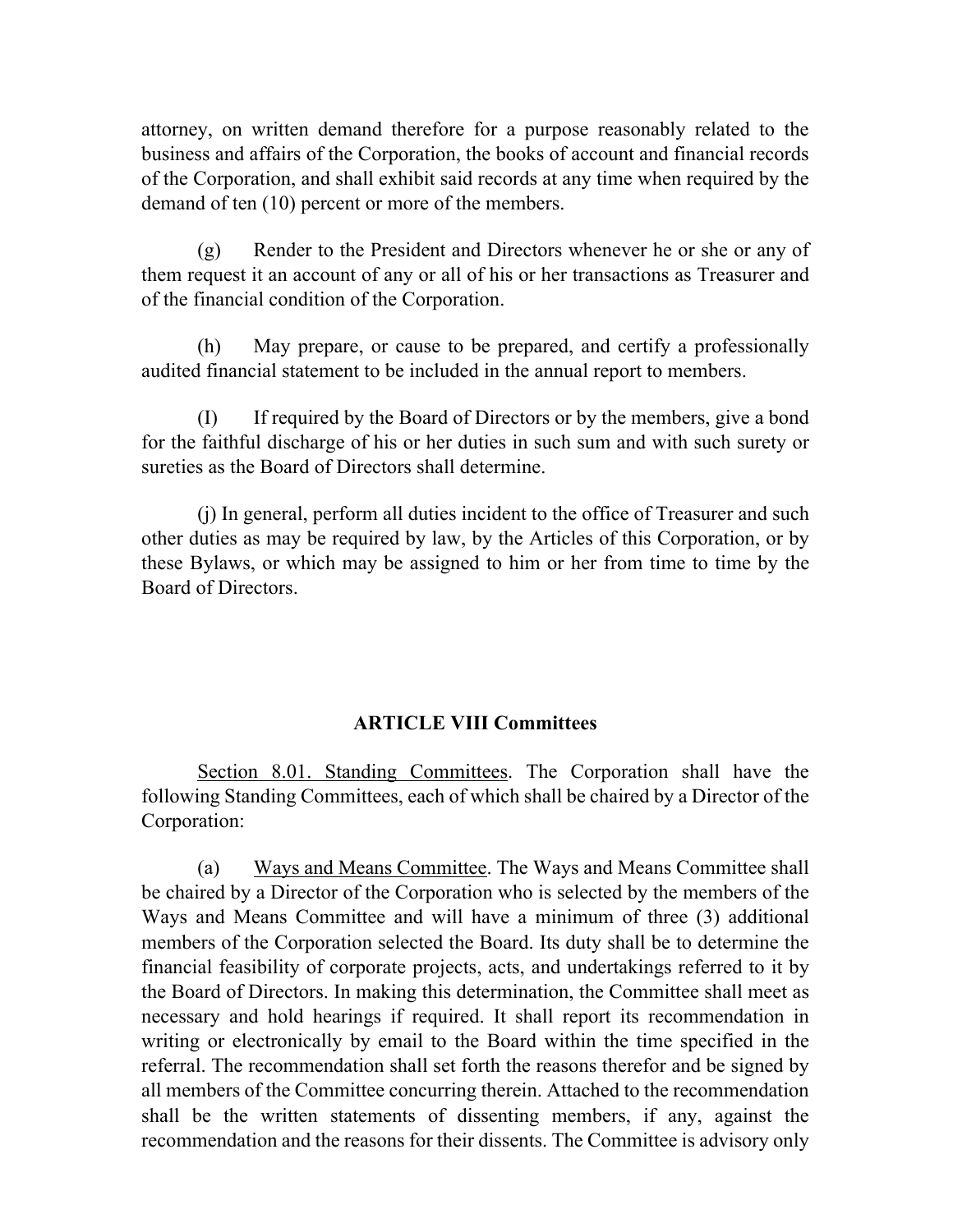and its recommendation either for or against the project is not binding on the Board of Directors.

(b) Membership Committee. The Membership Committee shall be chaired by a Director of the Corporation who is selected by the members of the Membership Committee and will have a minimum of three (3) additional members of the Corporation selected by the Board. It shall plan and execute programs for obtaining new members for the Corporation, give notice to each member whose membership requires renewal, and delivered personally or by electronic communication or by mail to collect dues, account to the Treasurer of the Corporation for all moneys received by it, and perform such other duties as may be directed from time to time by the Board of Directors. Any expenditure of corporate funds by the Committee shall require prior approval of the Board. The Committee shall meet at such times and places as directed by its Chairman or by the Board.

(c) Nominating Committee. The Nominating Committee shall consist of a Chairman and may consist of up to four (4) additional members designated by the Board, and shall nominate at least one person for each vacancy or expiring term on the Board of Directors who meet the requirements of Section 6.01. The nominees selected by the Nominating Committee shall be announced with the notice of the election of Directors. The Nominating Committee may also nominate members of the Board of Directors to serve as officers of the Corporation.

(c.1) Slate. The Board of Directors may approve a slate for any or all of the five seats to be elected each year.

(c.2) Petition to place name on ballot. Any member in good standing may petition to have his/her name placed on the ballot for the next annual election. The petition must be received by the Board of Directors no later than 15 days prior to the start of the election.

(d) Architectural Review Committee. There shall be at all times a committee composed of five (5) Class A members of the Corporation who are Subdivision Property Owners, as defined in Section 1.04(d), above, constituting the Architectural Review Committee. Committee members shall be appointed by the Board of Directors and shall serve for a term of three (3) years. At least one member of the Architectural Review Committee shall be a member of the Board of Directors. The Architectural Review Committee shall select from its members a chairman who shall coordinate the activities of the committee. The Architectural Review Committee shall exist for the purposes of ensuring that the provisions of the Declaration are enforced. The Architectural Review Committee shall submit a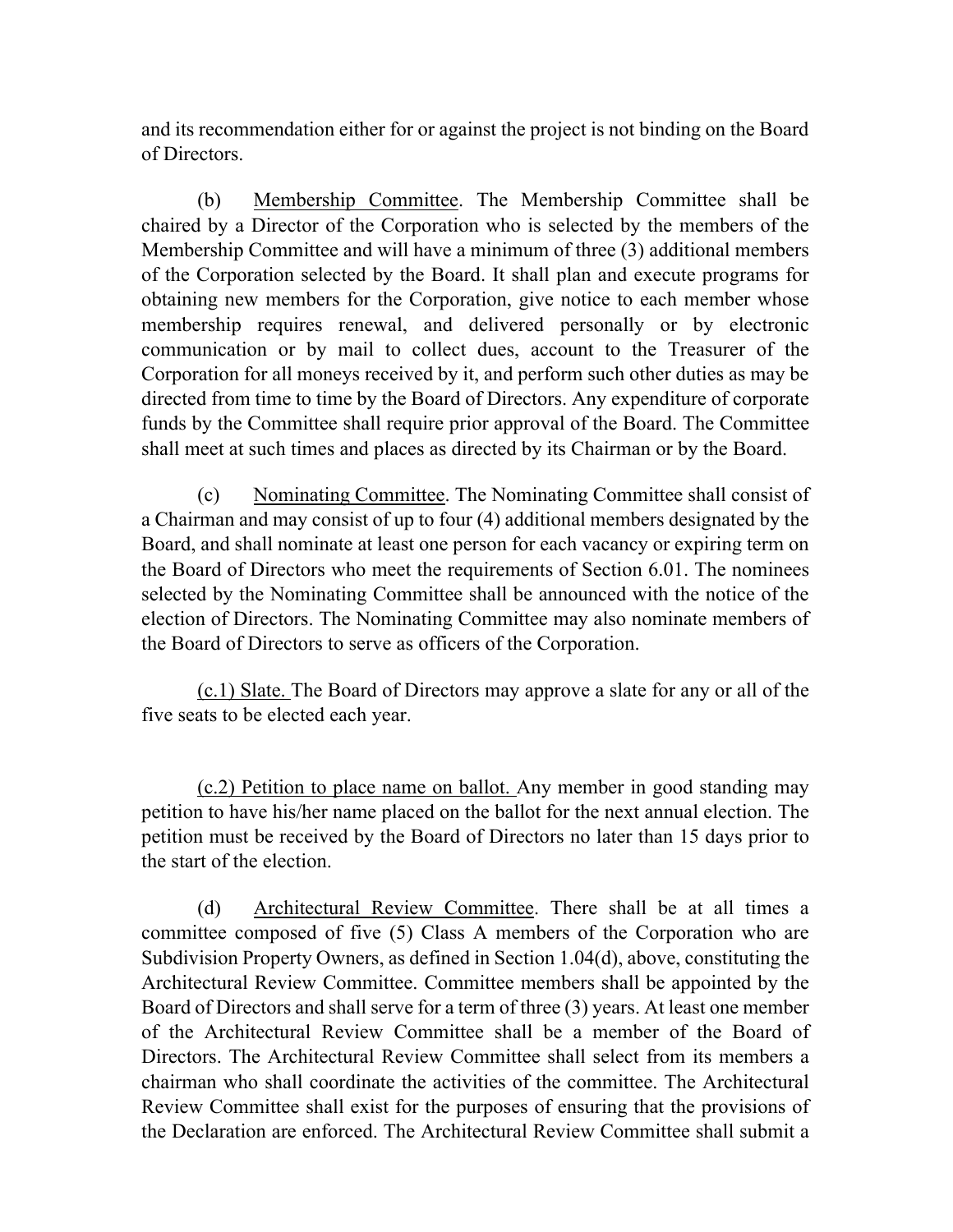verbal report to the Board of Directors at each Board meeting describing the activities of the committee since its last report and a written summary of its activities to the Board of Directors and Membership at the annual meeting.

(e) Covenants Committee. Members of the Covenants Committee, as described in Article 9, Section 7 of the CC&Rs, shall be composed of a Chairperson and at least three (3) Class A Members who are Subdivision Property Owners, all of whom shall also be a member of the Board of Directors; these members will be selected by the Board. This committee shall be tasked with investigating violations of the CC&Rs and the reporting of their findings to the Board. Any greater role as described in the CC&Rs will be assigned on a case by case basis by the full Board.

(f) Beach and Events Committee. The Beach and Events Committee shall consist of a Chairperson and at least three (3) additional members selected by the Board. It shall plan and execute the annual community summer picnic and any other BVRIsponsored events, and shall maintain and enhance the condition of the two BVRI beaches on Bear Lake as well as other beach-associated activities. It shall also oversee the usage of the beaches by members and approved groups. The Beach and Events Committee shall provide a verbal or written report to the Board of Directors at each Board meeting describing the activities of the committee since its last report.

(g) Forest Management Committee. The Forest Management Committee shall consist of a Chairperson and at least three (3) additional members selected by the Board. It shall organize, coordinate, and tabulate the results of the annual summer lot inspection throughout the Subdivision. These inspections shall be focused on recording the status of known fire hazards such as those described in Article 4, Section 1(d) of the CC&Rs, and as coordinated by the County Sheriff's Volunteers in Prevention (VIP) program. Lots that are out of compliance with expected fire-safe conditions will be reported to the lot owner for correction; uncorrected violations will be turned over to the sheriff for action. Any other CC&R violations uncovered during these inspections will be turned over to the Covenants Committee for investigation. The Forest Management Committee shall provide a written report to the Board of Directors at each summer and fall Board meeting describing the activities of the committee since its last report.

Section 8.02.Ad Hoc Committees. Ad Hoc Committees for specific purposes or activities may be designated from time to time by resolution of the Board of Directors. Chairperson of such Committees shall be appointed by the Board. Members of such Committees shall be appointed by their respective Chairperson in such number as the Chairperson deem advisable, unless otherwise provided by the Board in its resolution designating any such Committee. Except as otherwise provided in such resolution, Committee Chairperson and members shall be members of the Corporation. The Chairperson or any member may be removed from the Committee by the person or persons authorized to appoint him or her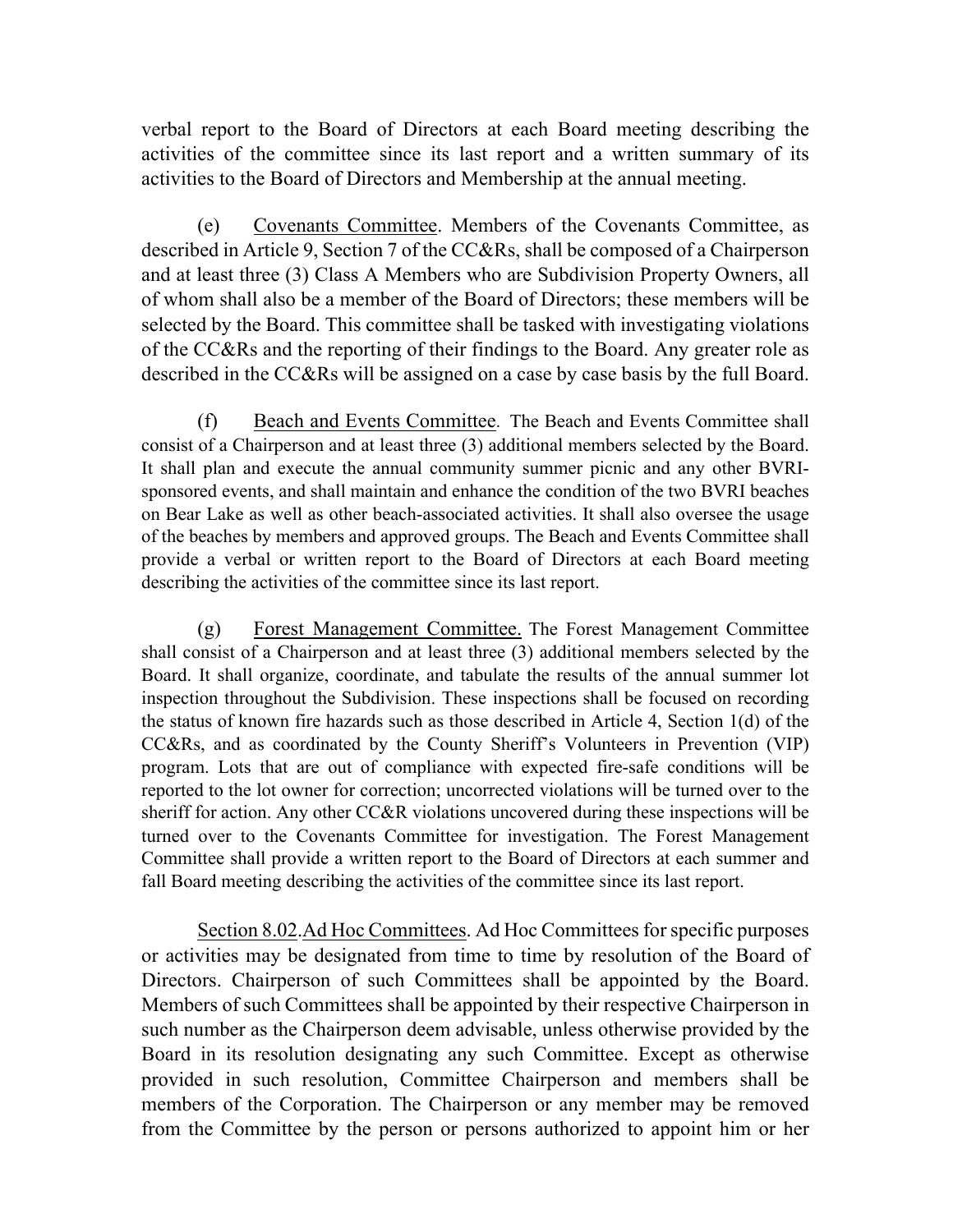whenever in his or her or their judgment the best interests of the Corporation will be served by such removal.

Section 8.03. Terms of Office. The Chairperson and each member of a Standing Committee shall serve until the next annual election of Directors and until his or her successor is appointed, or until such Committee is sooner terminated, or until he or she is removed as a Director or officer of the Corporation, or until his or her membership in the Corporation terminates, or until he or she shall otherwise cease to qualify as a Chairperson or member, as the case may be, of the Committee, whichever occurs first. Each member of a Standing Committee shall serve as such until a new Chairperson is appointed or until he or she is removed from the Committee by its Chairperson, resigns, ceases to be a member of the Corporation, or otherwise ceases to qualify as a member of such Committee. Chairpersons and members of Ad Hoc Committees shall serve as such for the life of the Committee unless they are sooner removed, resign, or cease to qualify as the Chairperson or member, as the case may be, of such Committee.

Section 8.04.Vacancies. Vacancies on any Committee may be filled for the unexpired portion of the term in the same manner as provided in the case of original appointments.

Section 8.05.Quorum. A majority of a whole Standing Committee shall constitute a quorum of such Committee and the act of a majority of the members present at a meeting at which a quorum is present shall be the act of the Committee. Unless otherwise provided in the resolution of the Board of Directors designating the Committee, Ad Hoc Committees shall act under the direction of their respective Chairperson without any requirement as to a quorum.

Section 8.06. Rules. Each Committee may adopt rules for its own government and procedure not inconsistent with law, with these Bylaws, or with the rules and regulations adopted by the Board of Directors.

#### **ARTICLE IX Execution of Instruments, Deposits, and Funds**

Section 9.01. Execution of Instruments. The Board of Directors, except as otherwise expressly provided in the Articles of this Corporation or in these Bylaws, may by resolution authorize any officer or agent of the Corporation to enter into any contract and deliver any instrument in the name of and on behalf of the Corporation, and such authority may be general or confined to specific instances, provided, however, that such contract or delivery is expressly authorized by the Articles or Bylaws.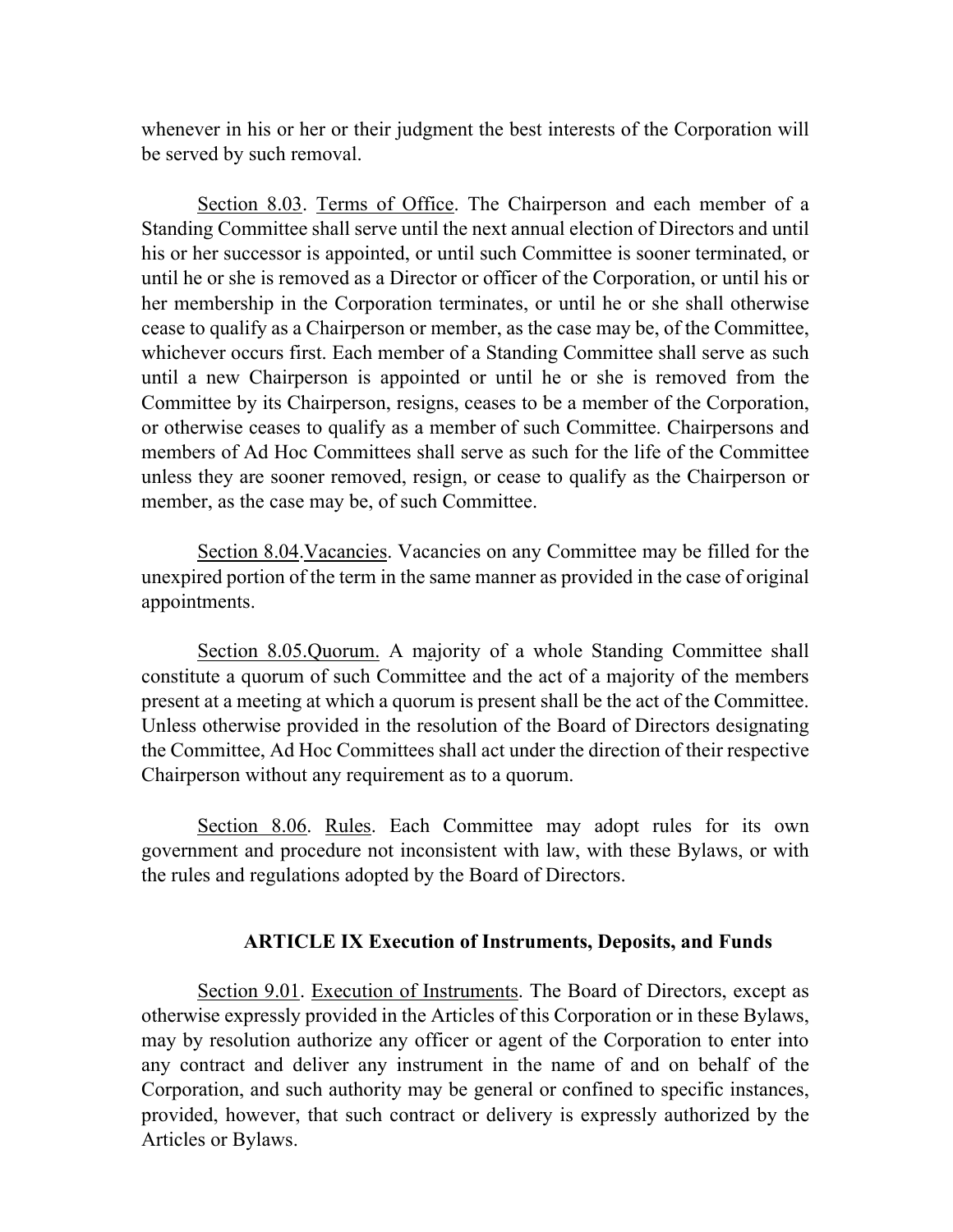Section 9.02. Checks and Notes. Except as otherwise specifically determined by resolution of the Board of Directors, as provided in Section 9.01, above, or as- otherwise required by law, by the Articles of this Corporation, or by these Bylaws, checks, drafts, promissory notes, orders for the payment of money, and other evidences of indebtedness of this Corporation shall be signed by the Treasurer and countersigned by the President of the Corporation.

Section 9.03.Deposits. All funds of the Corporation shall be deposited from time to time to the credit of the Corporation in such banks, trust companies, or other depositories as the Board of Directors may select.

### **ARTICLE X Bylaws**

Section 10.01. Adoption, Amendment, and Repeal. These Bylaws shall become effective, and they may be amended or repealed, in whole or in part, and new Bylaws adopted, by a majority vote of the Board of Directors, except for: (a) matters which are reserved to the members by law, and (b) a change in the number of authorized directors. As to such matters, amendment shall be effected by the vote or assent by written or electronic ballot of a majority of a Quorum of the Class A Members.

Section 10.02. Certification and Inspection. The original or a copy of the Bylaws, as amended or otherwise altered to date, certified by the Secretary of the Corporation, shall be recorded and kept in a book which shall be kept in the principal office of the Corporation, and such book shall be open to inspection by the members at all reasonable times during office hours.

#### **ARTICLE XI Fiscal Year, Insignia, and Seal**

Section 11.01. Fiscal Year. The fiscal year of the Corporation shall be March 1 through February 28.

Section 11.02. Insignia and Seal. The Board of Directors may adopt, use, alter, or cancel an Corporation insignia or seal, or both, and by rule shall prescribe the time, manner, and place in which such insignia may be worn or used.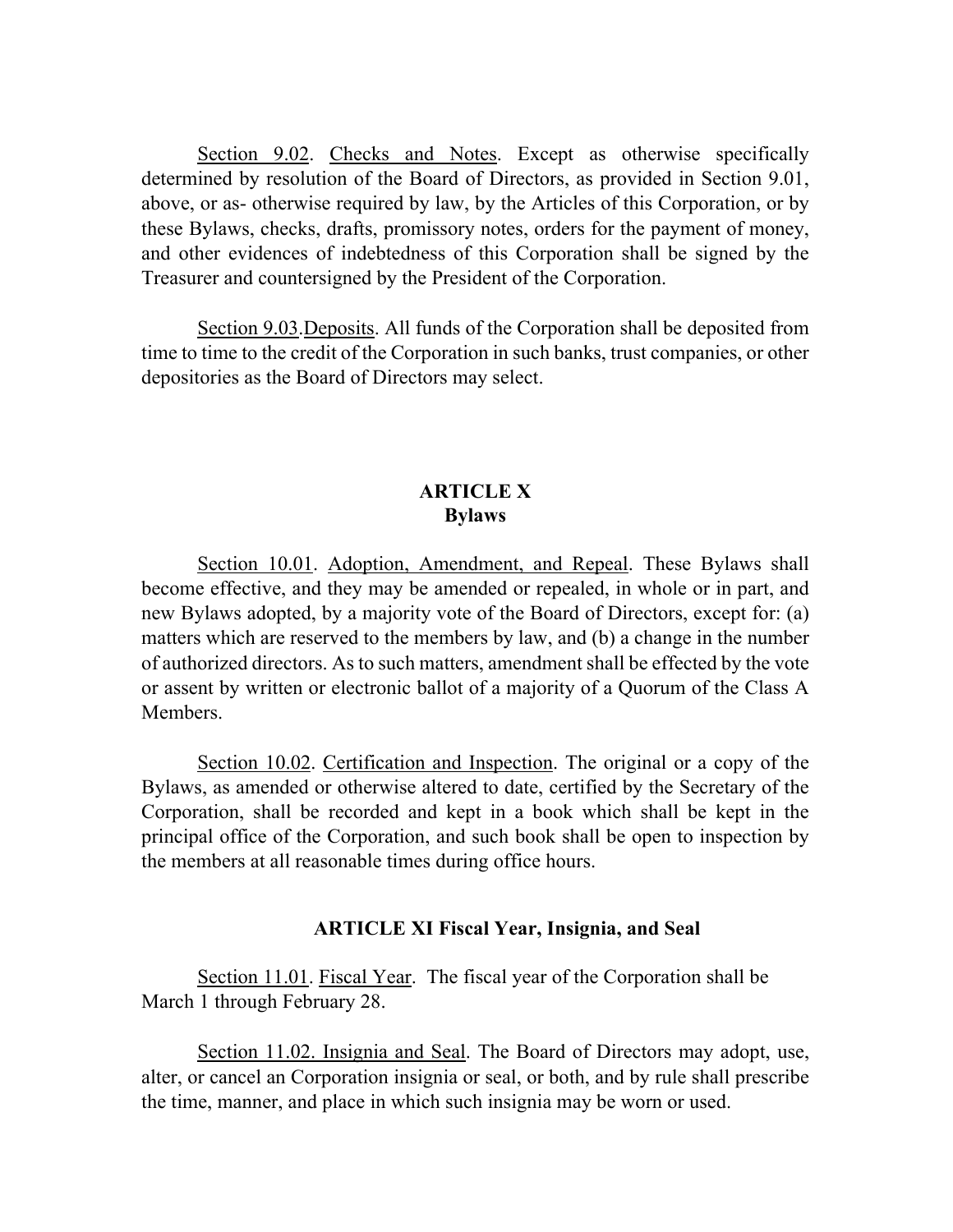## **ARTICLE XII Construction**

As used in these Bylaws:

(a) The present tense includes the past and future tenses, and the future tense includes the present.

(b) The masculine gender includes the feminine and neuter.

(c) The singular number includes the plural, and the plural number includes the singular.

(d) The word "shall" is mandatory and the word "may" is permissive.

(e) The words "Directors" and "Board" as used in these Bylaws in relation to any power or duty requiring collective action, mean "Board of Directors."

## **CERTIFICATION OF ADOPTION**

I, Eric Jung, hereby certify:

That I am the duly elected and acting Secretary of Bear Valley Residents, Incorporated, a nonprofit mutual benefit corporation, and that the foregoing Bylaws, consisting of twenty-six (26) pages, constitute the amended and revised Bylaws of said Corporation as duly adopted on May 18, 2019.

Dated: March 1, 2020

Eric Jung, Secretary (Signed copy on file)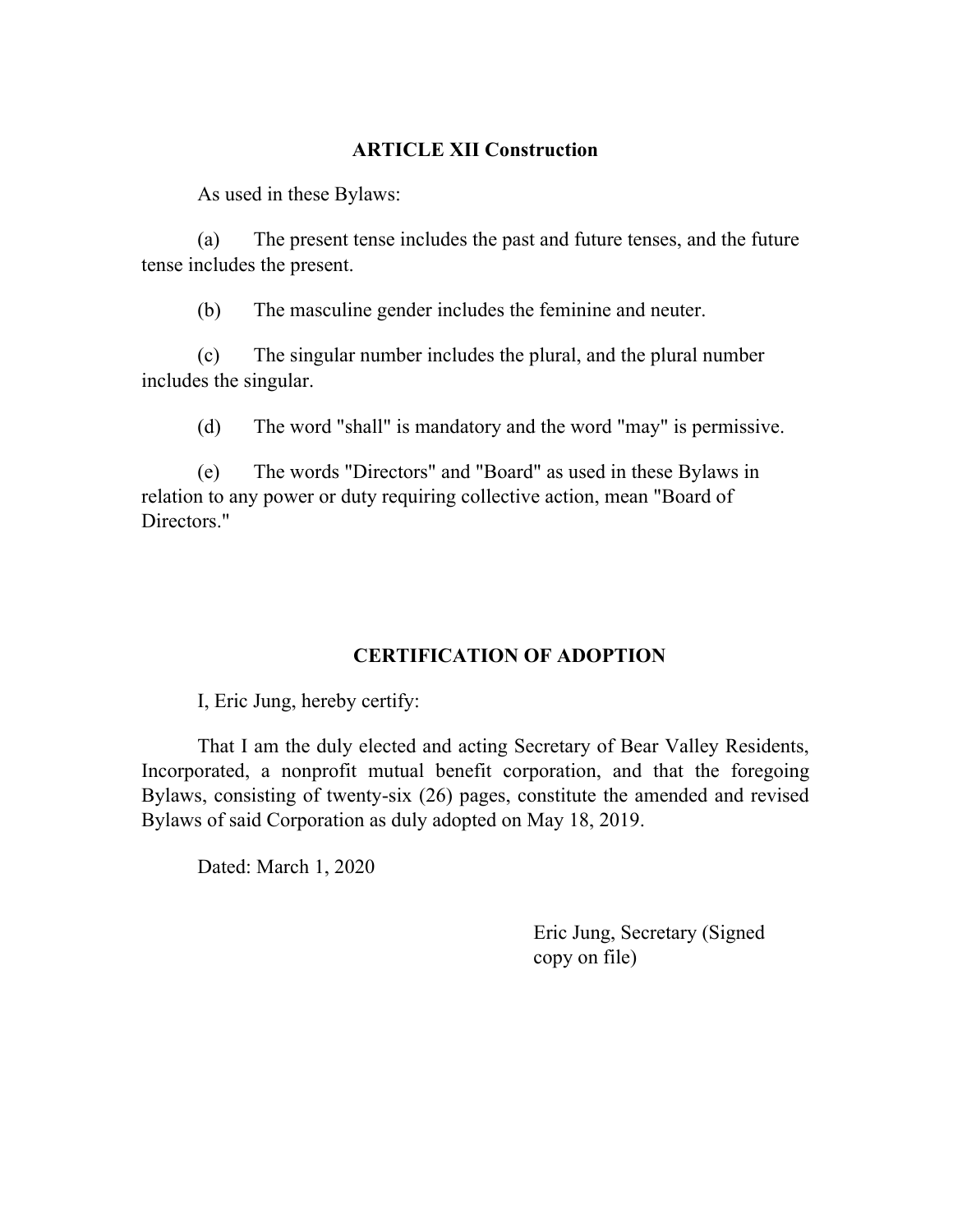# **RESTATED BYLAWS OF BEAR VALLEY RESIDENTS, INC. A NONPROFIT MUTUAL BENEFIT**

## **CORPORATION TABLE OF CONTENTS**

#### **ARTICLE I Recitals and Definitions**

1 Section 1.01. Name of Corporation 1 Section 1.02. Corporation Is Nonprofit 1 Section 1.03. Specific Purpose 1 Section 1.04. Definitions 1 **ARTICLE II Offices**

| Section 2.01. Principal Office |
|--------------------------------|
|                                |
| Section 2.02. Other Offices    |
|                                |

# **ARTICLE III Membership**

3

| Section 3.01. Classes of Membership                   |
|-------------------------------------------------------|
|                                                       |
| Section 3.02. Admission                               |
| 3                                                     |
| Section 3.03.<br>Fees, Dues and Assessments           |
| <b>Termination of Membership</b><br>Section 3.04.     |
| Section 3.05.<br><b>Suspension and Expulsion</b>      |
| Section 3.06. Membership Record                       |
| Section 3.07.<br><b>Transferability of Membership</b> |
| Section 3.08. Right to Inspect Records                |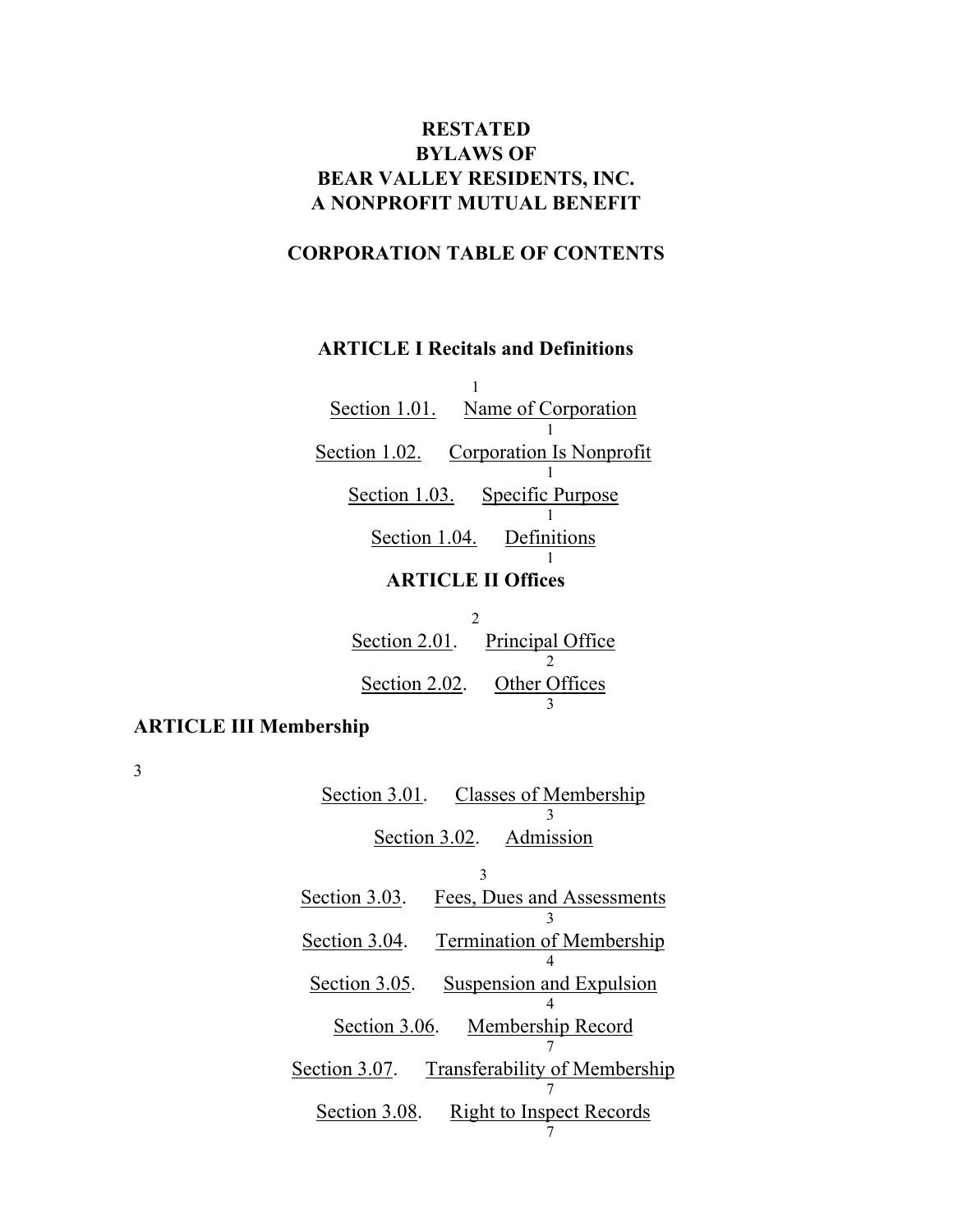#### **ARTICLE IV Membership Voting**

7 Section 4.01. Eligibility to Vote; Voting Rights 7 Section 4.02. Manner of Casting Votes 7 Section 4.03. Action by Written Ballot Without a Meeting 8 Section 4.04. Majority Vote of Members Represented at Meeting Required for Valid Action 10 **ARTICLE V Meetings of Members** 10 Section 5.01. Place 10 Section 5.02. Regular Meetings 10 Section 5.03. Special Meetings 11 Section 5.04. Notice 11 Section 5.05. Notice of Meetings 11 Section 5.06. Consent of Absentees 11 Section 5.07. Quorum 11 Section 5.08. Adjournment for Lack of Quorum 12 Section 5.09. Loss of Quorum 12 Section 5.10 Record Dates for Member Notices, Voting and Giving Consents 14 Section 5.11 Conduct of Meetings 14

#### **ARTICLE VI Directors**

14

Section 6.01. Qualifications and Quorum Requirements 14 Section 6.02. Election 15 Section 6.03 Term of Office